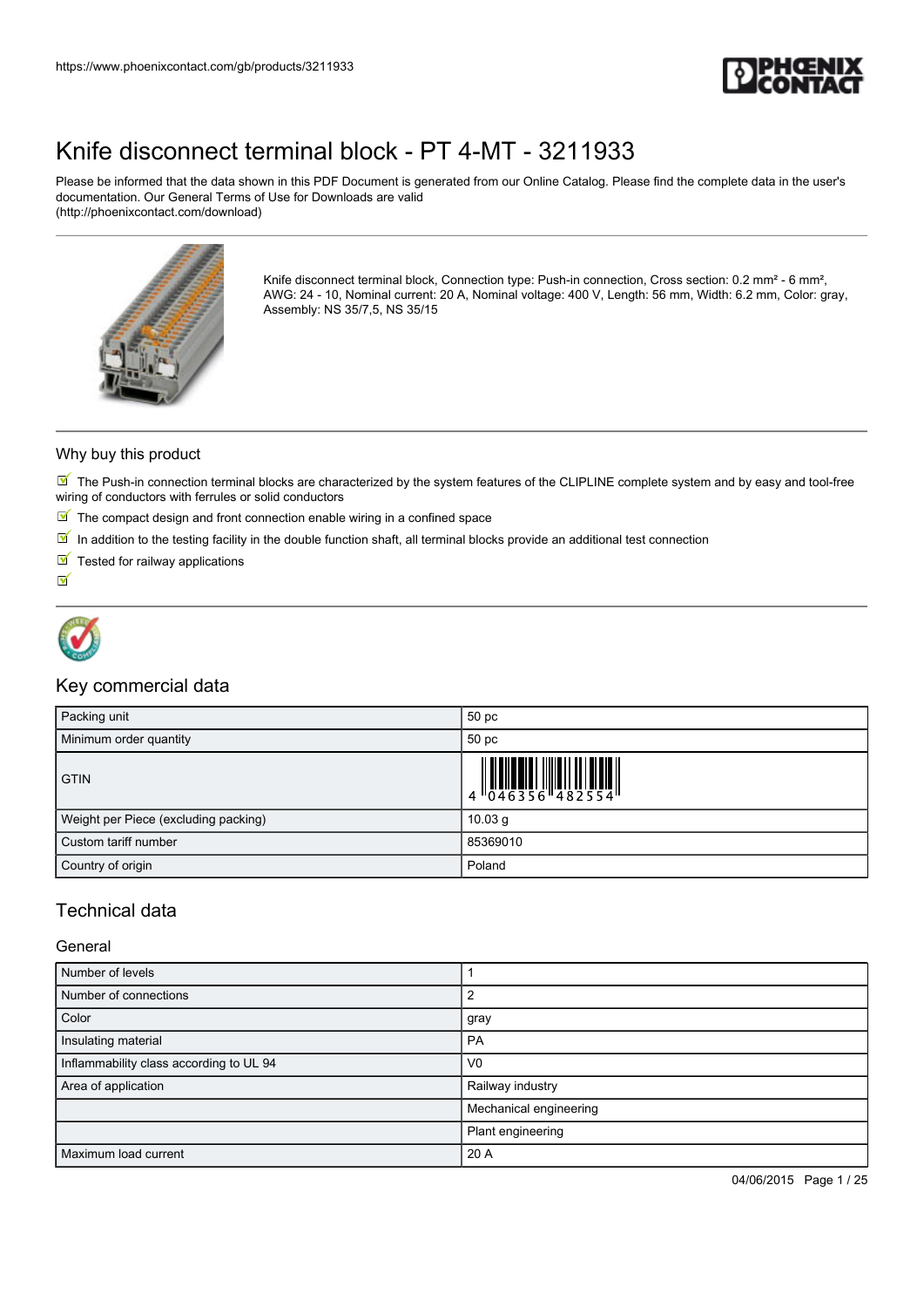

### Technical data

### General

| Rated surge voltage                                                                | 6 kV                                |  |
|------------------------------------------------------------------------------------|-------------------------------------|--|
| Pollution degree                                                                   | 3                                   |  |
| Surge voltage category                                                             | Ш                                   |  |
| Insulating material group                                                          | T                                   |  |
| Connection in acc. with standard                                                   | IEC 60947-7-1                       |  |
| Maximum load current                                                               | 20 A                                |  |
| Nominal current $I_N$                                                              | 20 A                                |  |
| Nominal voltage U <sub>N</sub>                                                     | 400 V                               |  |
| Maximum load current                                                               | 20 A                                |  |
| Open side panel                                                                    | ja                                  |  |
| Shock protection test specification                                                | DIN EN 50274 (VDE 0660-514):2002-11 |  |
| Back of the hand protection                                                        | guaranteed                          |  |
| Finger protection                                                                  | guaranteed                          |  |
| Surge voltage test setpoint                                                        | 7.3 kV                              |  |
| Result of surge voltage test                                                       | Test passed                         |  |
| Power frequency withstand voltage setpoint                                         | 1.89 kV                             |  |
| Result of power-frequency withstand voltage test                                   | Test passed                         |  |
| Checking the mechanical stability of terminal points (5 x conductor<br>connection) | Test passed                         |  |
| Bending test rotation speed                                                        | 10 rpm                              |  |
| Bending test turns                                                                 | 135                                 |  |
| Bending test conductor cross section/weight                                        | $0.2$ mm <sup>2</sup> / $0.2$ kg    |  |
|                                                                                    | 4 mm <sup>2</sup> / 0.9 kg          |  |
|                                                                                    | 6 mm <sup>2</sup> / 1.4 kg          |  |
| Result of bending test                                                             | Test passed                         |  |
| Conductor cross section tensile test                                               | $0.2$ mm <sup>2</sup>               |  |
| Tractive force setpoint                                                            | 10 N                                |  |
| Conductor cross section tensile test                                               | $4 \text{ mm}^2$                    |  |
| Tractive force setpoint                                                            | 60 N                                |  |
| Conductor cross section tensile test                                               | $6 \text{ mm}^2$                    |  |
| Tractive force setpoint                                                            | 80 N                                |  |
| Tensile test result                                                                | Test passed                         |  |
| Tight fit on carrier                                                               | <b>NS 35</b>                        |  |
| Setpoint                                                                           | 1 N                                 |  |
| Result of tight fit test                                                           | Test passed                         |  |
| Requirements, voltage drop                                                         | $\leq 6.4$ mV                       |  |
| Result of voltage drop test                                                        | Test passed                         |  |
| Temperature-rise test                                                              | Test passed                         |  |
| Conductor cross section short circuit testing                                      | $2.5$ mm <sup>2</sup>               |  |
| Short-time current                                                                 | 0.3 kA                              |  |
| Short circuit stability result                                                     | Test passed                         |  |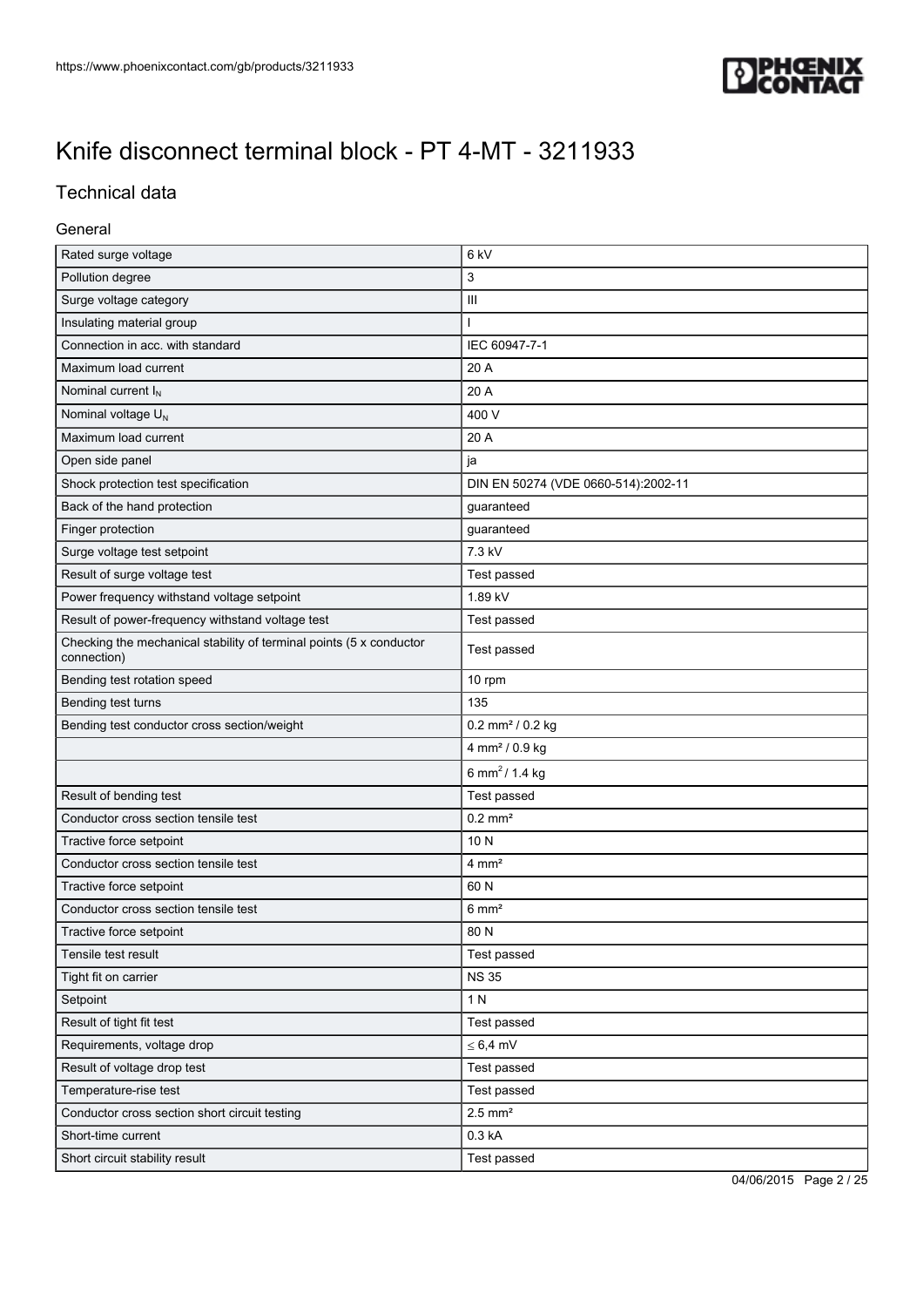

### Technical data

#### General

| Ageing test for screwless modular terminal block temperature cycles         | 192                                                 |
|-----------------------------------------------------------------------------|-----------------------------------------------------|
| Result of aging test                                                        | Test passed                                         |
| Proof of thermal characteristics (needle flame) effective duration          | 30 <sub>s</sub>                                     |
| Result of thermal test                                                      | Test passed                                         |
| Test specification, oscillation, broadband noise                            | DIN EN 50155 (VDE 0115-200):2008-03                 |
| Test spectrum                                                               | Service life test category 1, class B, body mounted |
| Test frequency                                                              | $f_1 = 5$ Hz to $f_2 = 150$ Hz                      |
| <b>ASD level</b>                                                            | 1.857 $(m/s^2)^2$ /Hz                               |
| Acceleration                                                                | 0.8 <sub>g</sub>                                    |
| Test duration per axis                                                      | 5h                                                  |
| <b>Test directions</b>                                                      | X-, Y- and Z-axis                                   |
| Oscillation, broadband noise test result                                    | Test passed                                         |
| Test specification, shock test                                              | DIN EN 50155 (VDE 0115-200):2008-03                 |
| Shock form                                                                  | Half-sine                                           |
| Acceleration                                                                | 5 <sub>g</sub>                                      |
| Shock duration                                                              | 30 ms                                               |
| Number of shocks per direction                                              | 3                                                   |
| <b>Test directions</b>                                                      | X-, Y- and Z-axis (pos. and neg.)                   |
| Shock test result                                                           | Test passed                                         |
| Temperature index, insulating material (DIN EN 60216-1 (VDE<br>$0304 - 21)$ | 130 °C                                              |
| Static insulating material application in cold                              | $-60 °C$                                            |
| <b>Distances</b> in the season                                              |                                                     |

#### **Dimensions**

| Width            | $6.2 \text{ mm}$ |
|------------------|------------------|
| End cover width  | $2.2 \text{ mm}$ |
| Length           | 56 mm            |
| Height NS 35/7,5 | 36.5 mm          |
| Height NS 35/15  | 44 mm            |

#### Connection data

| Connection in acc. with standard                                           | IEC 60947-7-1          |
|----------------------------------------------------------------------------|------------------------|
| Connection method                                                          | Push-in connection     |
| Conductor cross section solid min.                                         | $0.2$ mm <sup>2</sup>  |
| Conductor cross section solid max.                                         | $6 \text{ mm}^2$       |
| Conductor cross section AWG min.                                           | 24                     |
| Conductor cross section AWG max.                                           | 10                     |
| Conductor cross section flexible min.                                      | $0.2$ mm <sup>2</sup>  |
| Conductor cross section flexible max.                                      | $4 \text{ mm}^2$       |
| Min. AWG conductor cross section, flexible                                 | 24                     |
| Max. AWG conductor cross section, flexible                                 | 12                     |
| Conductor cross section flexible, with ferrule without plastic sleeve min. | $0.25$ mm <sup>2</sup> |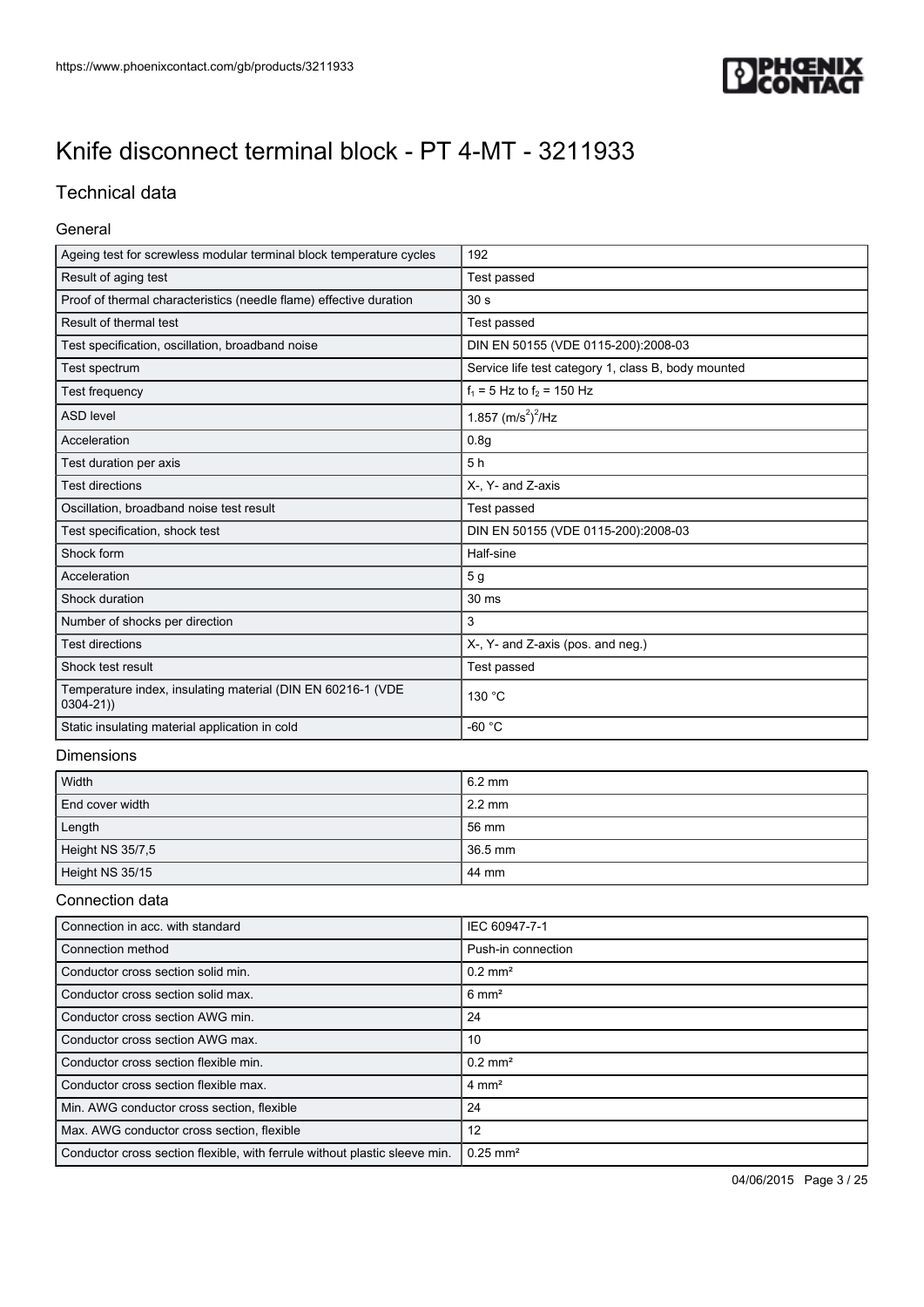

### Technical data

#### Connection data

| Conductor cross section flexible, with ferrule without plastic sleeve max.                 | $4 \text{ mm}^2$      |
|--------------------------------------------------------------------------------------------|-----------------------|
| Conductor cross section flexible, with ferrule with plastic sleeve min.                    | $0.25 \text{ mm}^2$   |
| Conductor cross section flexible, with ferrule with plastic sleeve max.                    | $4 \text{ mm}^2$      |
| 2 conductors with same cross section, stranded, TWIN ferrules with<br>plastic sleeve, min. | $0.5$ mm <sup>2</sup> |
| 2 conductors with same cross section, stranded, TWIN ferrules with<br>plastic sleeve, max. | 1 mm <sup>2</sup>     |
| Stripping length                                                                           | 10 mm $\dots$ 12 mm   |
| Internal cylindrical gage                                                                  | A4                    |

### **Classifications**

### eCl@ss

| eCl@ss 4.0 | 27141121 |
|------------|----------|
| eCl@ss 4.1 | 27141121 |
| eCl@ss 5.0 | 27141120 |
| eCl@ss 5.1 | 27141120 |
| eCl@ss 6.0 | 27141120 |
| eCl@ss 7.0 | 27141120 |
| eCl@ss 8.0 | 27141126 |

#### ETIM

| <b>ETIM 2.0</b> | EC000897 |
|-----------------|----------|
| <b>ETIM 3.0</b> | EC000897 |
| <b>ETIM 4.0</b> | EC000902 |
| <b>ETIM 5.0</b> | EC000902 |

### **UNSPSC**

| UNSPSC 6.01          | 30211811 |
|----------------------|----------|
| <b>UNSPSC 7.0901</b> | 39121410 |
| UNSPSC 11            | 39121410 |
| <b>UNSPSC 12.01</b>  | 39121410 |
| UNSPSC 13.2          | 39121410 |

### Approvals

#### Approvals

#### Approvals

UL Recognized / cUL Recognized / GL / CSA / LR / VDE Zeichengenehmigung / IECEE CB Scheme / NK / EAC / BV / EAC / cULus Recognized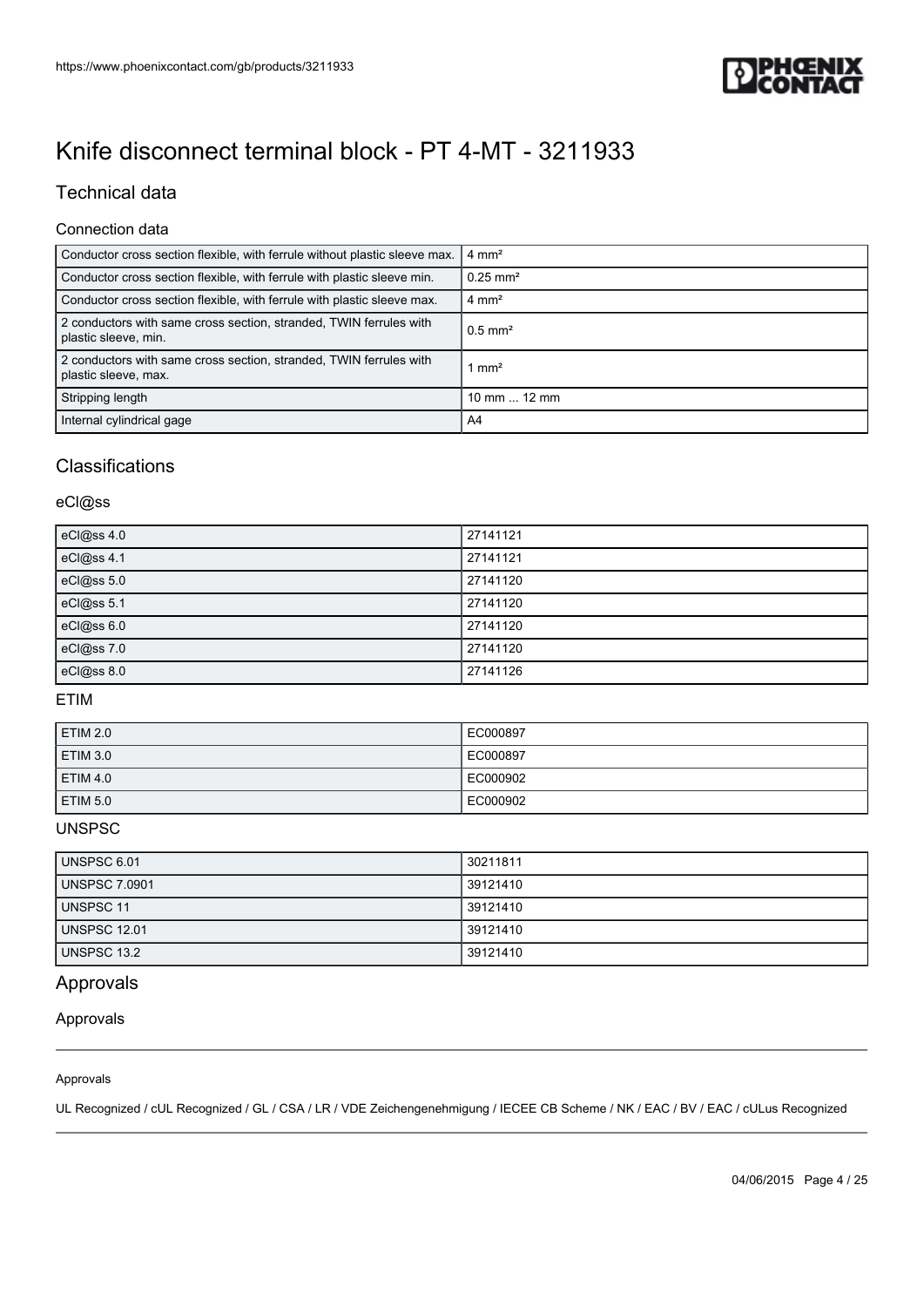

### Approvals

Ex Approvals

#### Approvals submitted

#### Approval details

 $\Gamma$ 

| UL Recognized <b>W</b>     |           |         |  |
|----------------------------|-----------|---------|--|
|                            | B         | ⌒<br>◡  |  |
| mm <sup>2</sup> /AWG/kcmil | $24 - 10$ | $24-10$ |  |
| Nominal current IN         | 20 A      | 20 A    |  |
| Nominal voltage UN         | 300 V     | 300 V   |  |

# CUL Recognized and

|                            | в         | ັ               |
|----------------------------|-----------|-----------------|
| mm <sup>2</sup> /AWG/kcmil | $24 - 10$ | $24 - 10$       |
| Nominal current IN         | 20A       | $^{\circ}$ 20 A |
| Nominal voltage UN         | 300 V     | 300 V           |

GL

 $\Gamma$ 

| $_{CSA}$                   |         |         |  |  |
|----------------------------|---------|---------|--|--|
|                            | B       | С       |  |  |
| mm <sup>2</sup> /AWG/kcmil | $26-10$ | $26-10$ |  |  |
| Nominal current IN         | 20A     | 20 A    |  |  |
| Nominal voltage UN         | 300 V   | 300 V   |  |  |

LR

r

| VDE Zeichengenehmigung      |             |
|-----------------------------|-------------|
|                             |             |
| $\mathsf{Imm}^2$ /AWG/kcmil | $0.2 - 4.0$ |
| Nominal current IN          | 20 A        |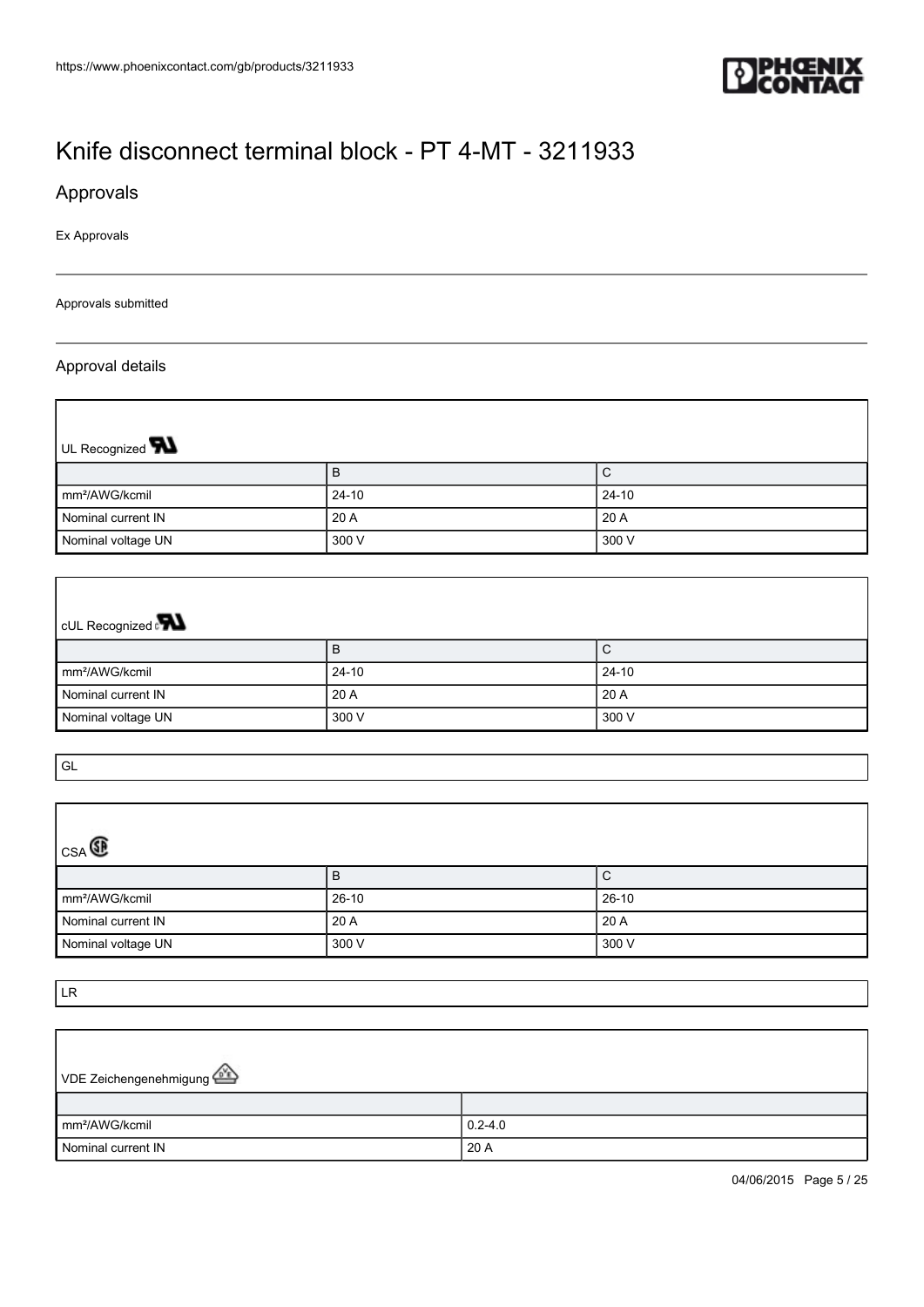

### Approvals

| UN<br>`Nominal<br>voltage<br>ັ | 400<br>7∪V |
|--------------------------------|------------|

| <b>ECEE CB Scheme</b> |       |
|-----------------------|-------|
|                       |       |
| Nominal current IN    | 20 A  |
| Nominal voltage UN    | 400 V |

| <b>NK</b> |  |
|-----------|--|
|           |  |
| EAC       |  |
|           |  |
| BV        |  |
|           |  |
| EAC       |  |



### Accessories

Accessories

Documentation

[Mounting material - PT-IL - 3208090](https://www.phoenixcontact.com/gb/products/3208090)

Operating decal for the push-in Technology

End block

[End clamp - CLIPFIX 35 - 3022218](https://www.phoenixcontact.com/gb/products/3022218)



Quick mounting end clamp for NS 35/7,5 DIN rail or NS 35/15 DIN rail, with marking option, width: 9.5 mm, color: gray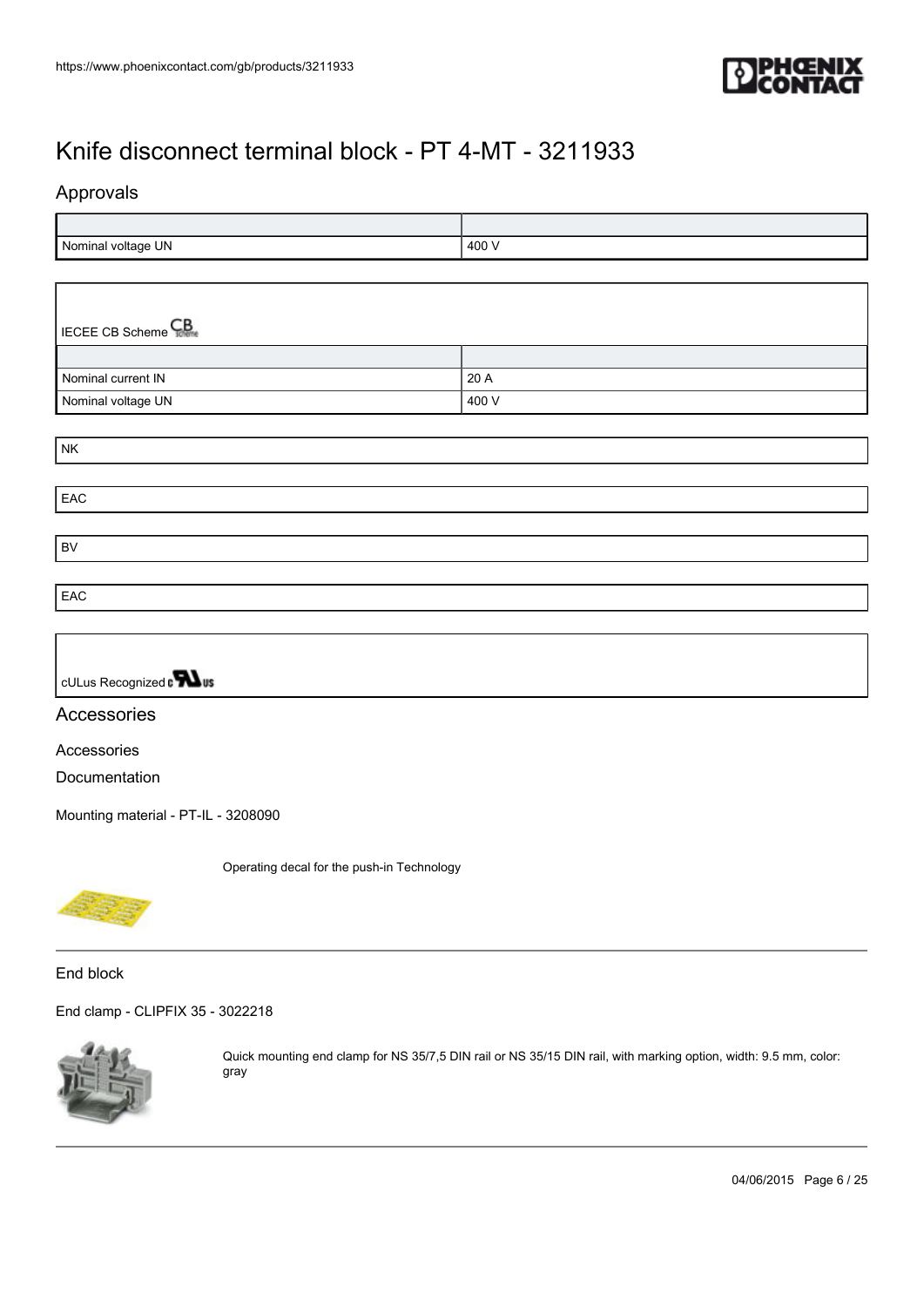

### Accessories

[End clamp - CLIPFIX 35-5 - 3022276](https://www.phoenixcontact.com/gb/products/3022276)



Quick mounting end clamp for NS 35/7,5 DIN rail or NS 35/15 DIN rail, with marking option, with parking option for FBS...5, FBS...6, KSS 5, KSS 6, width: 5.15 mm, color: gray

#### [End clamp - E/NS 35 N - 0800886](https://www.phoenixcontact.com/gb/products/0800886)



End clamp, width: 9.5 mm, color: gray

End cover

[End cover - D-ST 4 - 3030420](https://www.phoenixcontact.com/gb/products/3030420)



End cover, Length: 55.9 mm, Width: 2.2 mm, Height: 29 mm, Color: gray

Insulating sleeve

[Insulating sleeve - MPS-IH WH - 0201663](https://www.phoenixcontact.com/gb/products/0201663)



Insulating sleeve, Color: white

[Insulating sleeve - MPS-IH RD - 0201676](https://www.phoenixcontact.com/gb/products/0201676)



Insulating sleeve, Color: red

04/06/2015 Page 7 / 25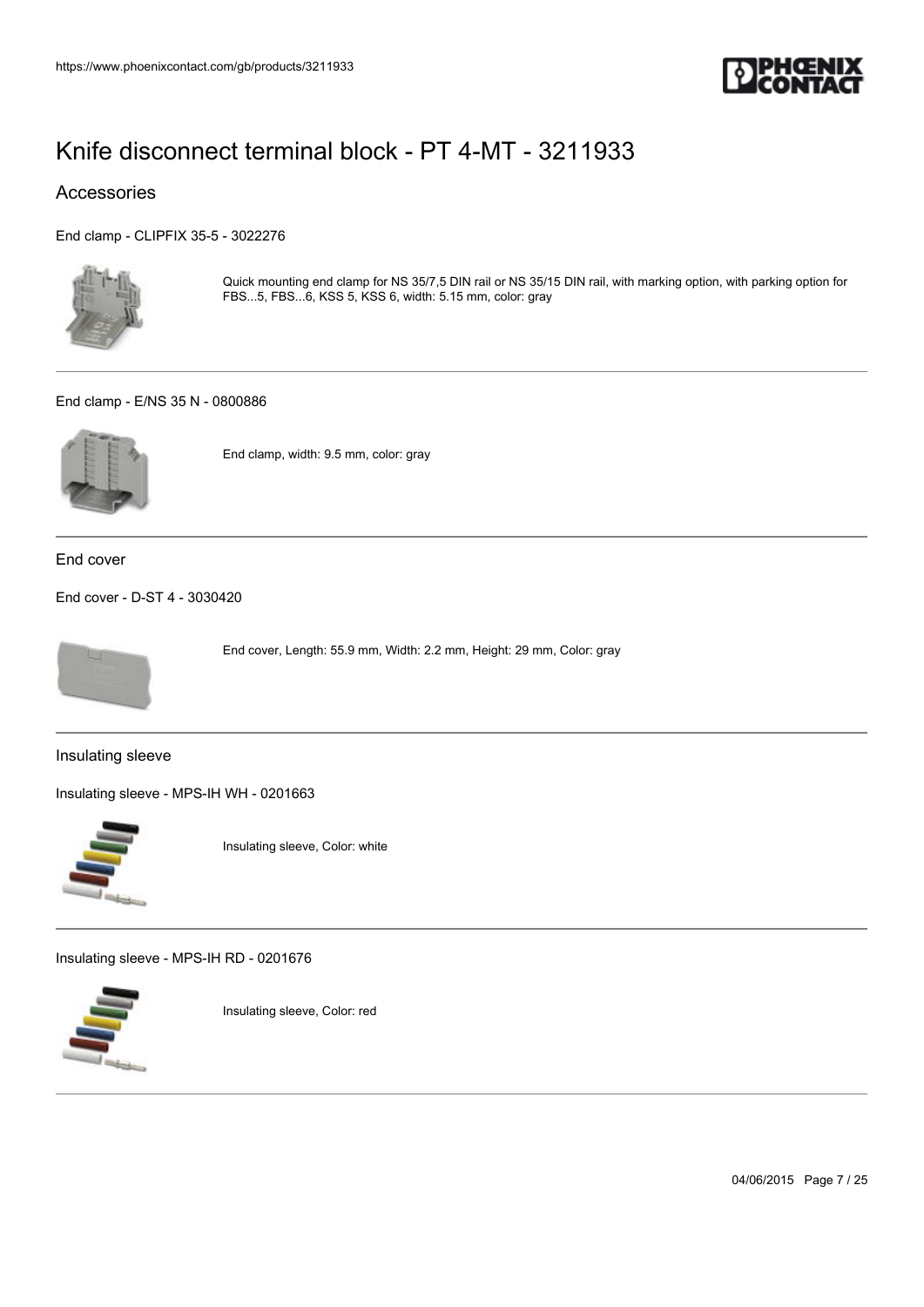

### Accessories

[Insulating sleeve - MPS-IH BU - 0201689](https://www.phoenixcontact.com/gb/products/0201689)



Insulating sleeve, Color: blue

[Insulating sleeve - MPS-IH YE - 0201692](https://www.phoenixcontact.com/gb/products/0201692)



Insulating sleeve, Color: yellow

[Insulating sleeve - MPS-IH GN - 0201702](https://www.phoenixcontact.com/gb/products/0201702)



Insulating sleeve, Color: green

[Insulating sleeve - MPS-IH GY - 0201728](https://www.phoenixcontact.com/gb/products/0201728)



Insulating sleeve, Color: gray

[Insulating sleeve - MPS-IH BK - 0201731](https://www.phoenixcontact.com/gb/products/0201731)



Insulating sleeve, Color: black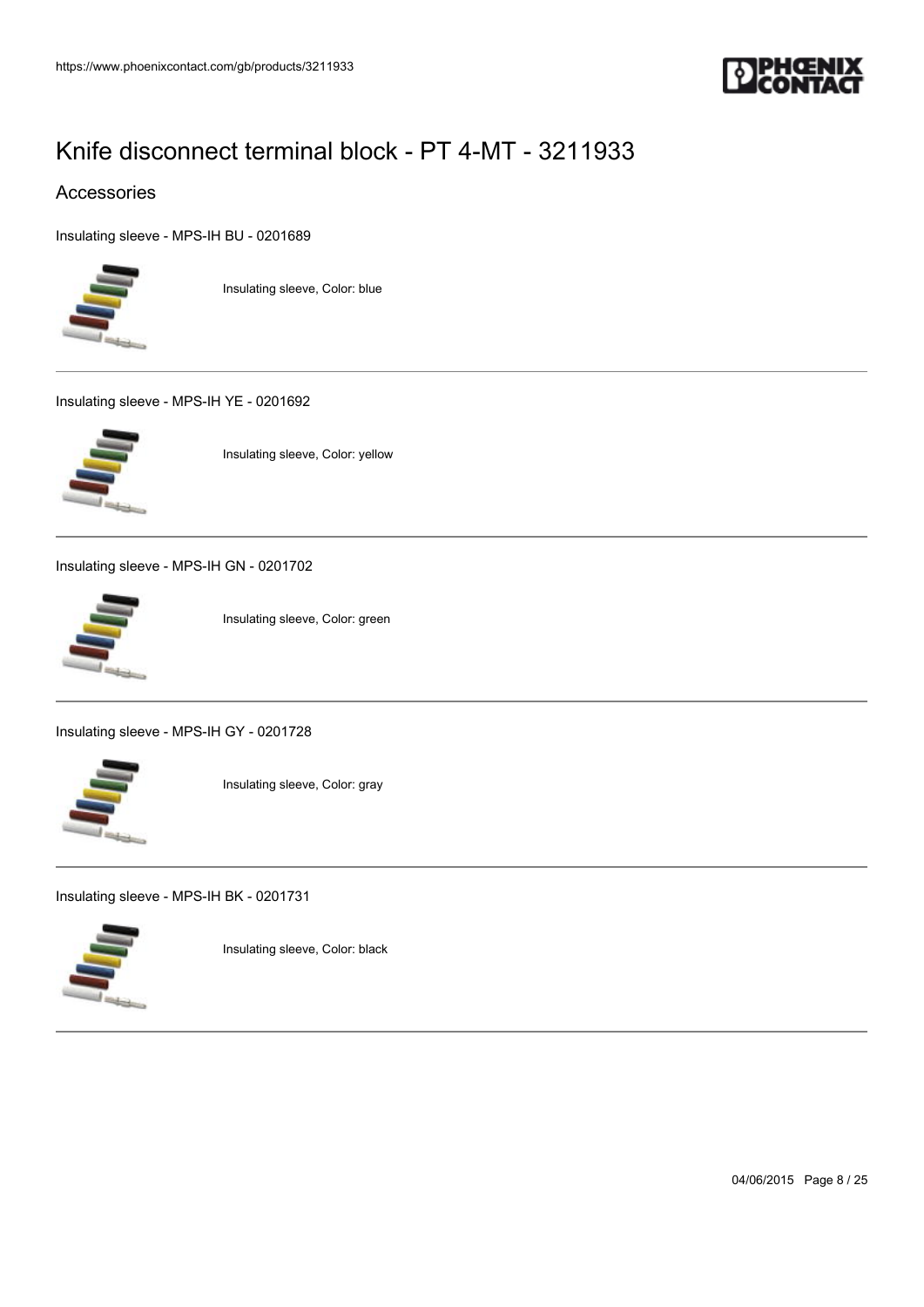

### Accessories

[Insulating sleeve - ISH 4/0,5 - 3002885](https://www.phoenixcontact.com/gb/products/3002885)



Insulating sleeve, Color: gray

[Insulating sleeve - ISH 4/1,0 - 3002898](https://www.phoenixcontact.com/gb/products/3002898)



Insulating sleeve, Color: black

Jumper

[Plug-in bridge - FBS 2-6 - 3030336](https://www.phoenixcontact.com/gb/products/3030336)



Plug-in bridge, Length: 23 mm, Width: 10.7 mm, Number of positions: 2, Color: red

[Plug-in bridge - FBS 3-6 - 3030242](https://www.phoenixcontact.com/gb/products/3030242)



Plug-in bridge, Length: 23 mm, Width: 16.9 mm, Number of positions: 3, Color: red

[Plug-in bridge - FBS 4-6 - 3030255](https://www.phoenixcontact.com/gb/products/3030255)



Plug-in bridge, Length: 23 mm, Width: 23.1 mm, Number of positions: 4, Color: red

04/06/2015 Page 9 / 25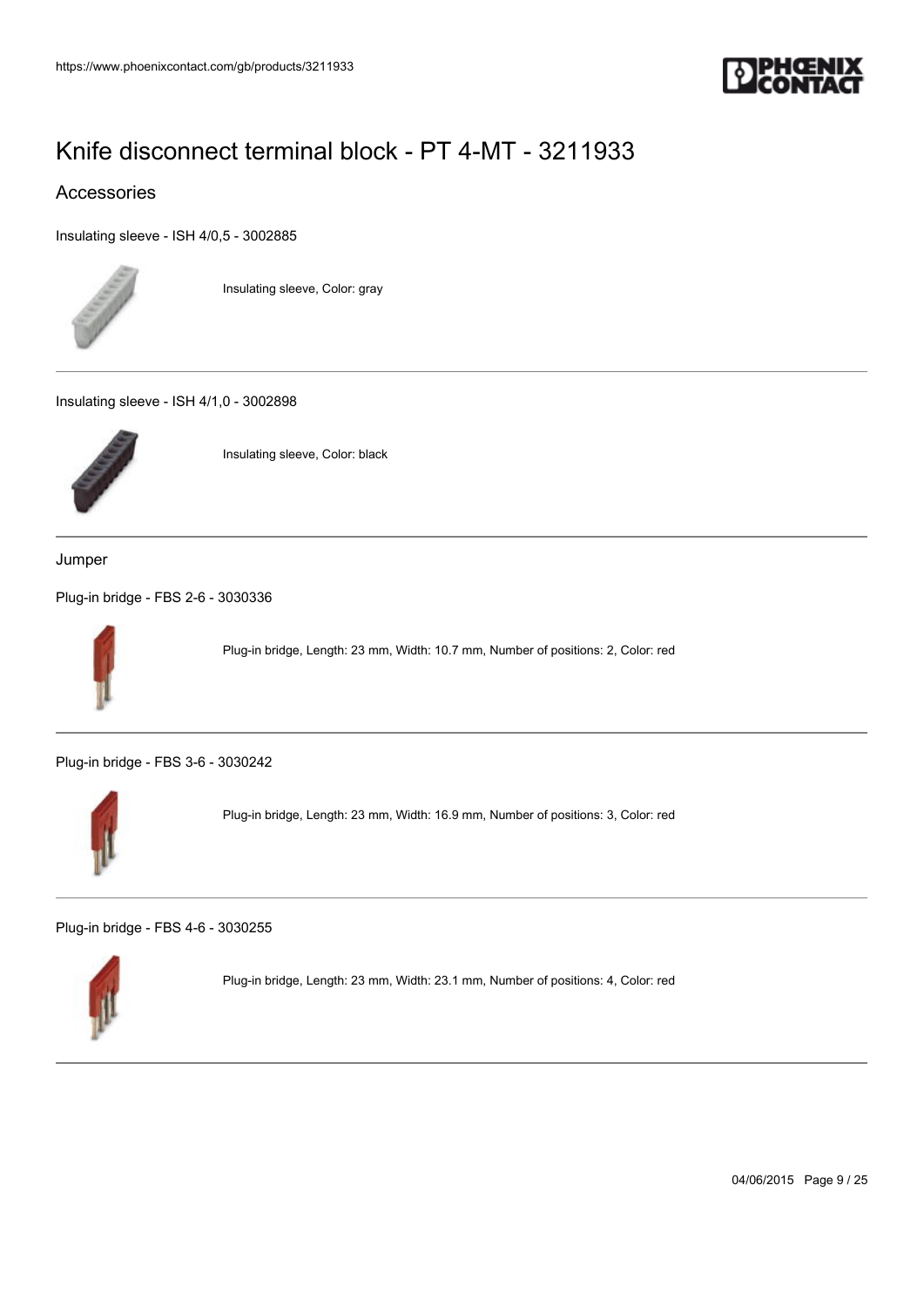

### Accessories

[Plug-in bridge - FBS 5-6 - 3030349](https://www.phoenixcontact.com/gb/products/3030349)



Plug-in bridge, Length: 23 mm, Width: 29.3 mm, Number of positions: 5, Color: red

[Plug-in bridge - FBS 10-6 - 3030271](https://www.phoenixcontact.com/gb/products/3030271)



Plug-in bridge, Length: 23 mm, Width: 60.3 mm, Number of positions: 10, Color: red

[Plug-in bridge - FBS 20-6 - 3030365](https://www.phoenixcontact.com/gb/products/3030365)



Plug-in bridge, Length: 23 mm, Width: 122.3 mm, Number of positions: 20, Color: red

[Plug-in bridge - FBS 50-6 - 3032224](https://www.phoenixcontact.com/gb/products/3032224)



Plug-in bridge, Number of positions: 50, Color: red

[Plug-in bridge - FBSR 2-6 - 3033715](https://www.phoenixcontact.com/gb/products/3033715)



Plug-in bridge, Number of positions: 2, Color: red

04/06/2015 Page 10 / 25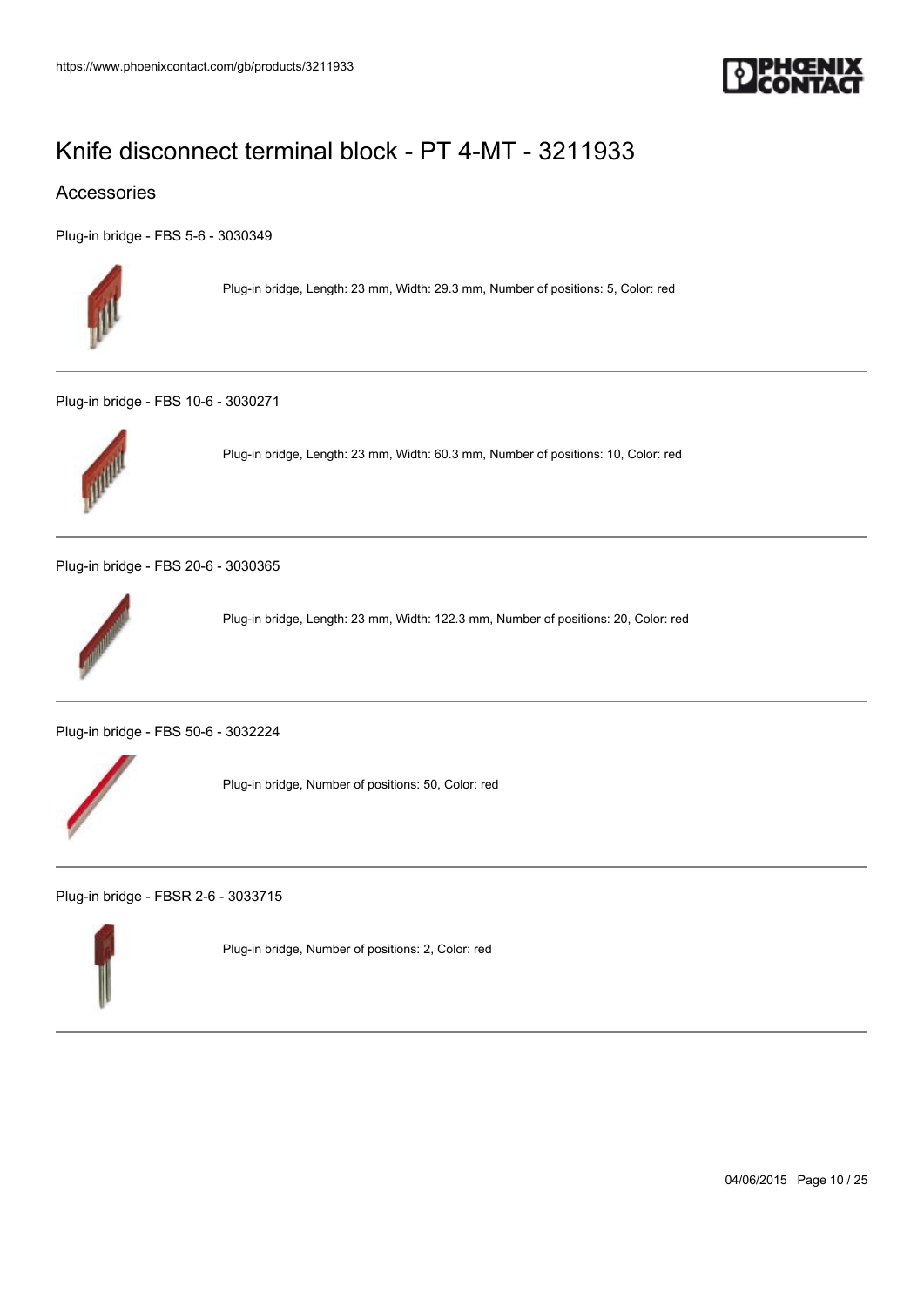

### Accessories

[Plug-in bridge - FBSR 3-6 - 3001594](https://www.phoenixcontact.com/gb/products/3001594)



Plug-in bridge, Number of positions: 3, Color: red

[Plug-in bridge - FBSR 4-6 - 3001595](https://www.phoenixcontact.com/gb/products/3001595)



Plug-in bridge, Number of positions: 4, Color: red

[Plug-in bridge - FBSR 5-6 - 3001596](https://www.phoenixcontact.com/gb/products/3001596)



Plug-in bridge, Number of positions: 5, Color: red

[Plug-in bridge - FBSR 10-6 - 3033716](https://www.phoenixcontact.com/gb/products/3033716)



Plug-in bridge, Number of positions: 10, Color: red

#### Labeled terminal marker

[Zack marker strip - ZB 6 CUS - 0824992](https://www.phoenixcontact.com/gb/products/0824992)



Zack marker strip, can be ordered: Strip, white, labeled according to customer specifications, Mounting type: Snap into tall marker groove, for terminal block width: 6.2 mm, Lettering field: 6.15 x 10.5 mm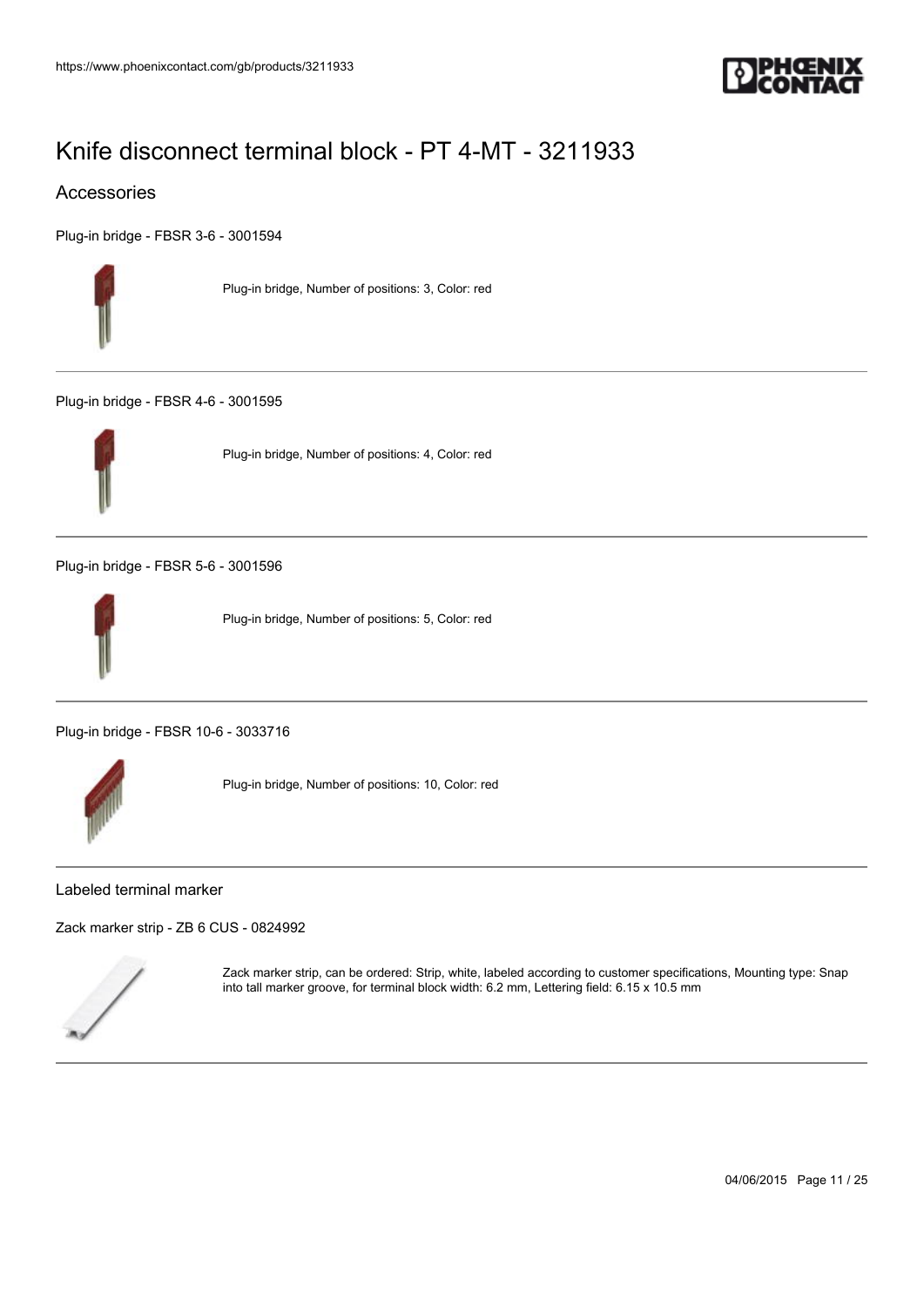

#### Accessories

[Zack marker strip - ZB 6,LGS:FORTL.ZAHLEN - 1051016](https://www.phoenixcontact.com/gb/products/1051016)



Zack marker strip, Strip, white, labeled, can be labeled with: Plotter, Printed horizontally: Consecutive numbers 1 - 10, 11 - 20, etc. up to 491 - 500, Mounting type: Snap into tall marker groove, for terminal block width: 6.2 mm, Lettering field: 6.15 x 10.5 mm

#### [Zack marker strip - ZB 6,QR:FORTL.ZAHLEN - 1051029](https://www.phoenixcontact.com/gb/products/1051029)



Zack marker strip, Strip, white, labeled, can be labeled with: Plotter, Printed vertically: Consecutive numbers 1 - 10, 11 - 20, etc. up to 491 - 500, Mounting type: Snap into tall marker groove, for terminal block width: 6.2 mm, Lettering field: 6.15 x 10.5 mm

[Zack marker strip - ZB 6,LGS:GLEICHE ZAHLEN - 1051032](https://www.phoenixcontact.com/gb/products/1051032)



Zack marker strip, Strip, white, labeled, can be labeled with: Plotter, Printed horizontally: Identical numbers 1 or 2, etc. up to 100, Mounting type: Snap into tall marker groove, for terminal block width: 6.2 mm, Lettering field: 6.15 x 10.5 mm

[Marker for terminal blocks - ZB 6,LGS:L1-N,PE - 1051414](https://www.phoenixcontact.com/gb/products/1051414)



Marker for terminal blocks, Strip, white, labeled, can be labeled with: Plotter, Horizontal: L1, L2, L3, N, PE, L1, L2, L3, N, PE, Mounting type: Snap into tall marker groove, for terminal block width: 6.2 mm, Lettering field: 6.15 x 10.5 mm

[Marker for terminal blocks - ZB 6,LGS:U-N - 1051430](https://www.phoenixcontact.com/gb/products/1051430)



Marker for terminal blocks, Strip, white, labeled, can be labeled with: Plotter, Printed horizontally: U, V, W, N, GND, U, V, W, N, GND, Mounting type: Snap into tall marker groove, for terminal block width: 6.2 mm, Lettering field: 6.15 x 10.5 mm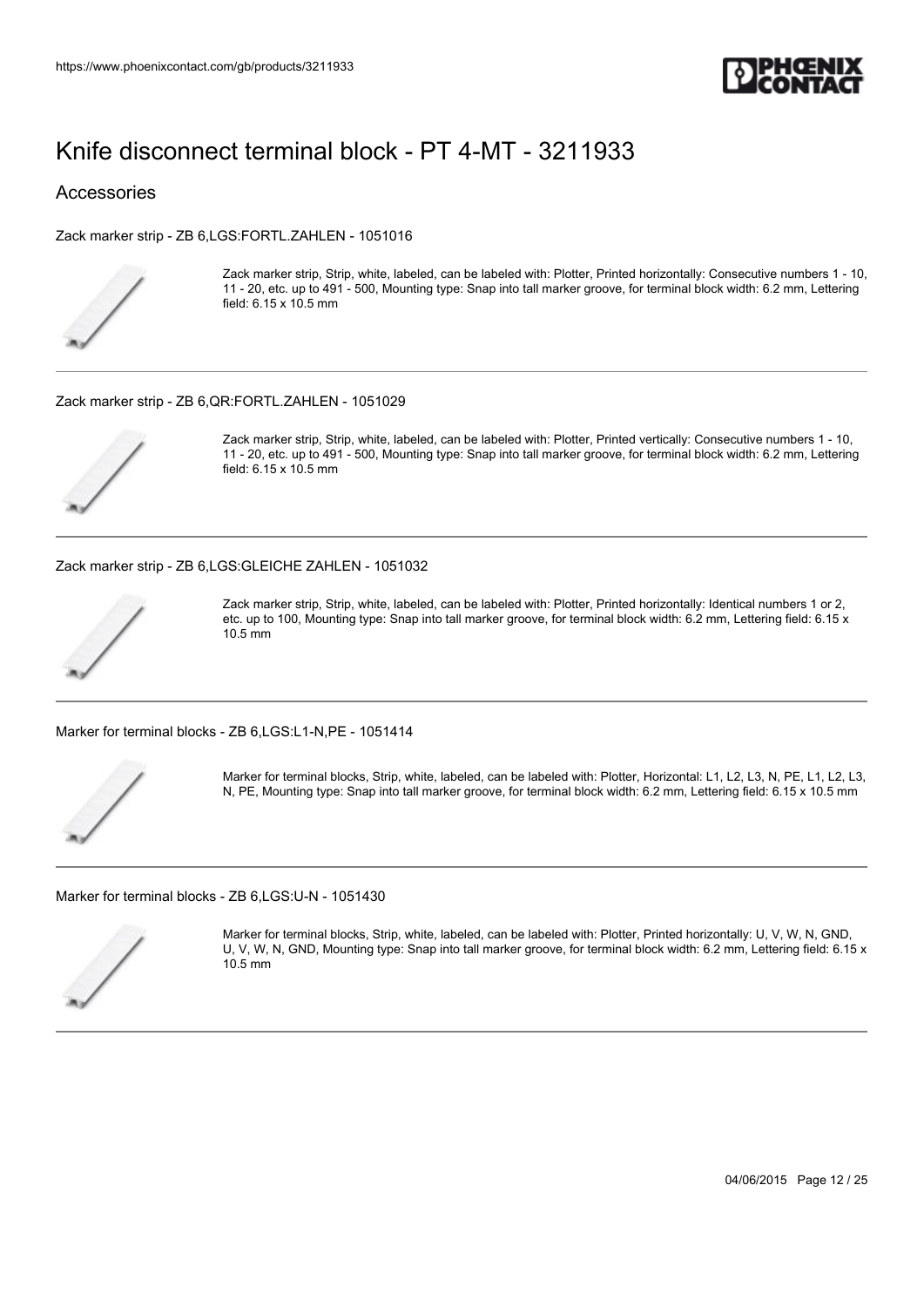

Accessories

[Marker for terminal blocks - UC-TM 6 CUS - 0824589](https://www.phoenixcontact.com/gb/products/0824589)



Marker for terminal blocks, can be ordered: by sheet, white, labeled according to customer specifications, Mounting type: Snap into tall marker groove, for terminal block width: 6.2 mm, Lettering field: 5.6 x 10.5 mm

#### [Marker for terminal blocks - UCT-TM 6 CUS - 0829602](https://www.phoenixcontact.com/gb/products/0829602)



Marker for terminal blocks, can be ordered: by sheet, white, labeled according to customer specifications, Mounting type: Snap into tall marker groove, for terminal block width: 6.2 mm, Lettering field: 5.6 x 10.5 mm

[Zack Marker strip, flat - ZBF 6 CUS - 0825027](https://www.phoenixcontact.com/gb/products/0825027)



Zack Marker strip, flat, Strip, can be ordered: Strip, white, labeled according to customer specifications, Mounting type: Snap into flat marker groove, for terminal block width: 6.2 mm, Lettering field: 5.15 x 6.15 mm

[Marker for terminal blocks - UC-TMF 6 CUS - 0824646](https://www.phoenixcontact.com/gb/products/0824646)



Marker for terminal blocks, can be ordered: by sheet, white, labeled according to customer specifications, Mounting type: Snap into flat marker groove, for terminal block width: 6.2 mm, Lettering field: 5.6 x 5.1 mm

[Marker for terminal blocks - UCT-TMF 6 CUS - 0829665](https://www.phoenixcontact.com/gb/products/0829665)



Marker for terminal blocks, can be ordered: by sheet, white, labeled according to customer specifications, Mounting type: Snap into flat marker groove, for terminal block width: 6.2 mm, Lettering field: 5.4 x 4.7 mm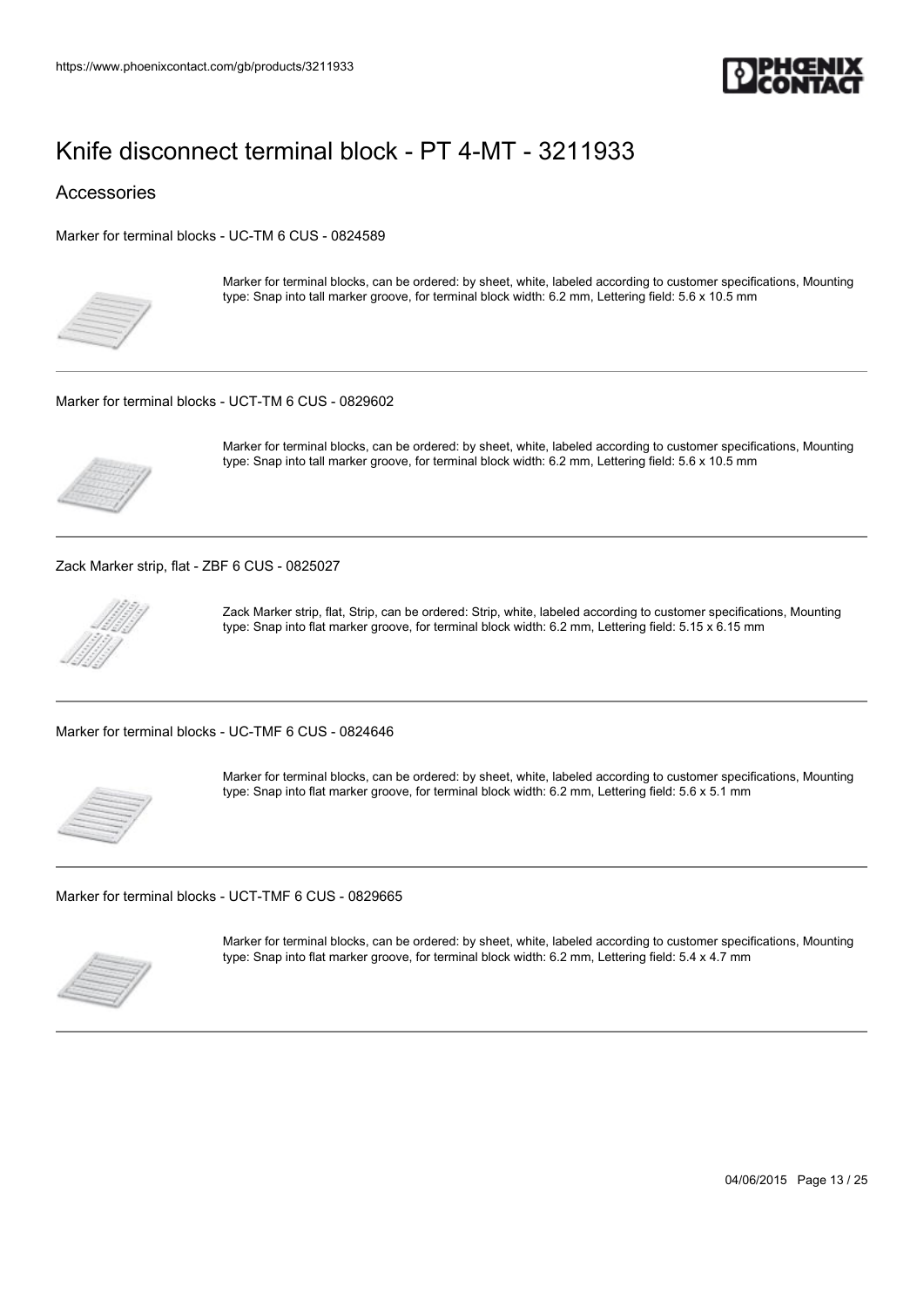

#### Accessories

[Zack Marker strip, flat - ZBF 6,LGS:FORTL.ZAHLEN - 0808749](https://www.phoenixcontact.com/gb/products/0808749)



Zack Marker strip, flat, Strip, white, labeled, Printed horizontally: Consecutive numbers 1 - 10, 11 - 20, etc. up to 91 - 100, Mounting type: Snap into flat marker groove, for terminal block width: 6.2 mm, Lettering field: 5.15 x 6.15 mm

#### [Zack Marker strip, flat - ZBF 6,QR:FORTL.ZAHLEN - 0808765](https://www.phoenixcontact.com/gb/products/0808765)



Zack Marker strip, flat, Strip, white, labeled, Printed vertically: Consecutive numbers 1 - 10, 11 - 20, etc. up to 91 - 100, Mounting type: Snap into flat marker groove, for terminal block width: 6.2 mm, Lettering field: 5.15 x 6.15 mm

[Zack Marker strip, flat - ZBF 6,LGS:GERADE ZAHLEN - 0810834](https://www.phoenixcontact.com/gb/products/0810834)



Zack Marker strip, flat, Strip, white, labeled, Printed horizontally: Consecutive numbers 2 - 20, 22 - 40, etc. up to 82 - 100, Mounting type: Snap into flat marker groove, for terminal block width: 6.2 mm, Lettering field: 5.15 x 6.15 mm

[Zack Marker strip, flat - ZBF 6,LGS:UNGERADE ZAHLEN - 0810876](https://www.phoenixcontact.com/gb/products/0810876)



Zack Marker strip, flat, Strip, white, labeled, Printed horizontally: Odd numbers 1 - 19, 21 - 39, etc. up to 81 - 99, Mounting type: Snap into flat marker groove, for terminal block width: 6.2 mm, Lettering field: 5.15 x 6.15 mm

[Marker for terminal blocks - TMT 6 R CUS - 0824488](https://www.phoenixcontact.com/gb/products/0824488)



Marker for terminal blocks, can be ordered: By line, white, labeled according to customer specifications, Mounting type: Snap into universal marker groove, Snap into flat marker groove, for terminal block width: 6.2 mm, Lettering field: 6.35 x 6.15 mm

Marker carriers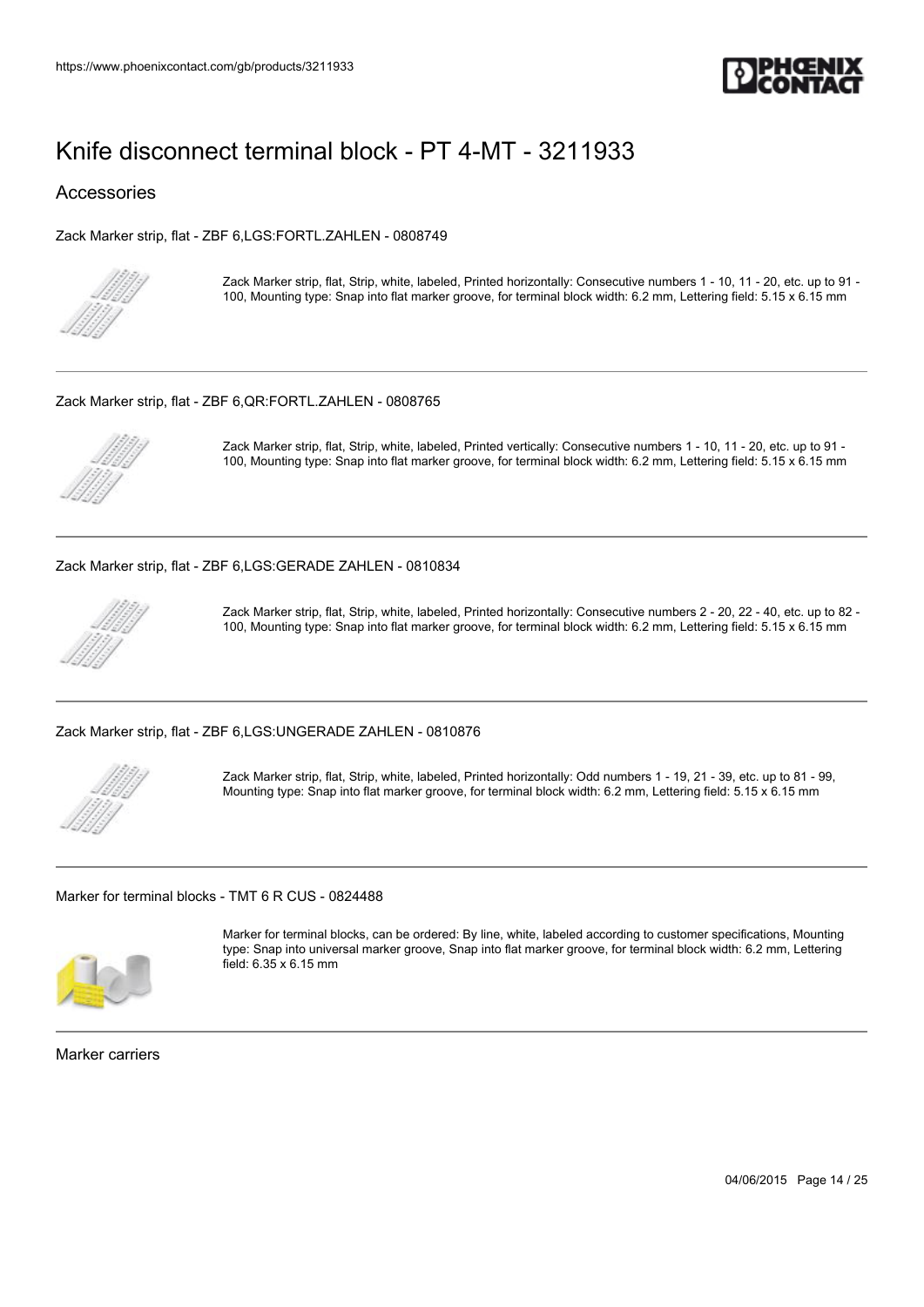

### Accessories

[Group marker label for terminal marking - GBS-ZB/26X6 - 0809298](https://www.phoenixcontact.com/gb/products/0809298)



Group marking label, snaps onto terminal center for screw, spring-cage and quick connection terminal blocks, labeled with ESL 26x6 mm or EST 25x6 mm, in the foot part with Zack marker strip, length: 29 mm

[Marker carriers - CARRIER-TM 300 - 0828282](https://www.phoenixcontact.com/gb/products/0828282)



Marker carriers, gray, unlabeled, Mounting type: Snap into flat marker groove, Lettering field: 10.5 x 300 mm

Mounting rail

[DIN rail perforated - NS 35/ 7,5 PERF 2000MM - 0801733](https://www.phoenixcontact.com/gb/products/0801733)



DIN rail, material: steel galvanized and passivated with a thick layer, perforated, height 7.5 mm, width 35 mm, length: 2000 mm

[DIN rail, unperforated - NS 35/ 7,5 UNPERF 2000MM - 0801681](https://www.phoenixcontact.com/gb/products/0801681)



DIN rail, material: Steel, unperforated, height 7.5 mm, width 35 mm, length: 2 m

[DIN rail perforated - NS 35/ 7,5 WH PERF 2000MM - 1204119](https://www.phoenixcontact.com/gb/products/1204119)



DIN rail 35 mm (NS 35)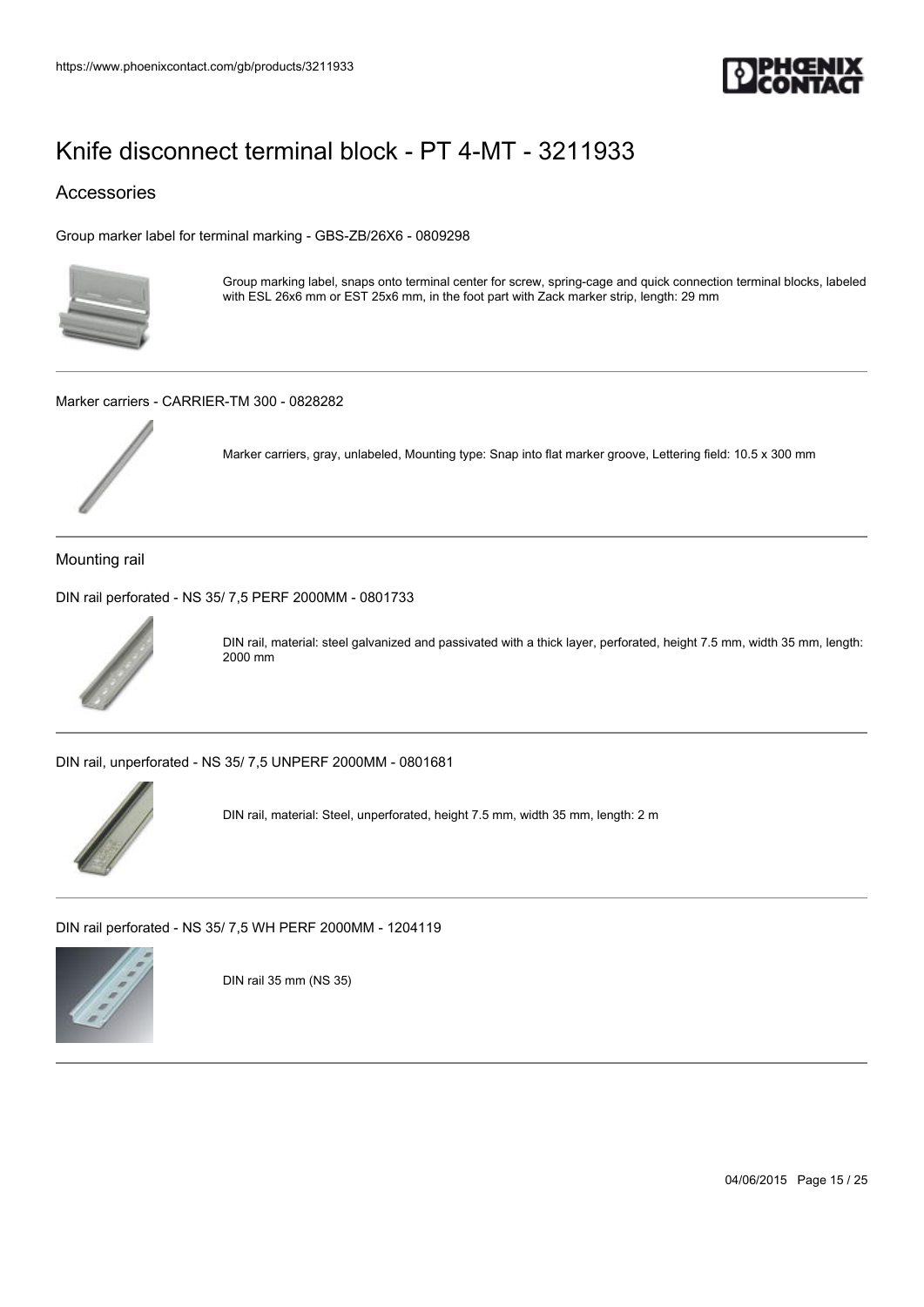

### Accessories

[DIN rail - NS 35/ 7,5 WH UNPERF 2000MM - 1204122](https://www.phoenixcontact.com/gb/products/1204122)



DIN rail 35 mm (NS 35)

[DIN rail, unperforated - NS 35/ 7,5 AL UNPERF 2000MM - 0801704](https://www.phoenixcontact.com/gb/products/0801704)



DIN rail, unperforated, Width: 35 mm, Height: 7.5 mm, Length: 2000 mm, Color: silver

[DIN rail perforated - NS 35/ 7,5 ZN PERF 2000MM - 1206421](https://www.phoenixcontact.com/gb/products/1206421)



DIN rail, material: Galvanized, perforated, height 7.5 mm, width 35 mm, length: 2 m

[DIN rail, unperforated - NS 35/ 7,5 ZN UNPERF 2000MM - 1206434](https://www.phoenixcontact.com/gb/products/1206434)



DIN rail, material: Galvanized, unperforated, height 7.5 mm, width 35 mm, length: 2 m

[DIN rail, unperforated - NS 35/ 7,5 CU UNPERF 2000MM - 0801762](https://www.phoenixcontact.com/gb/products/0801762)



DIN rail, material: Copper, unperforated, height 7.5 mm, width 35 mm, length: 2 m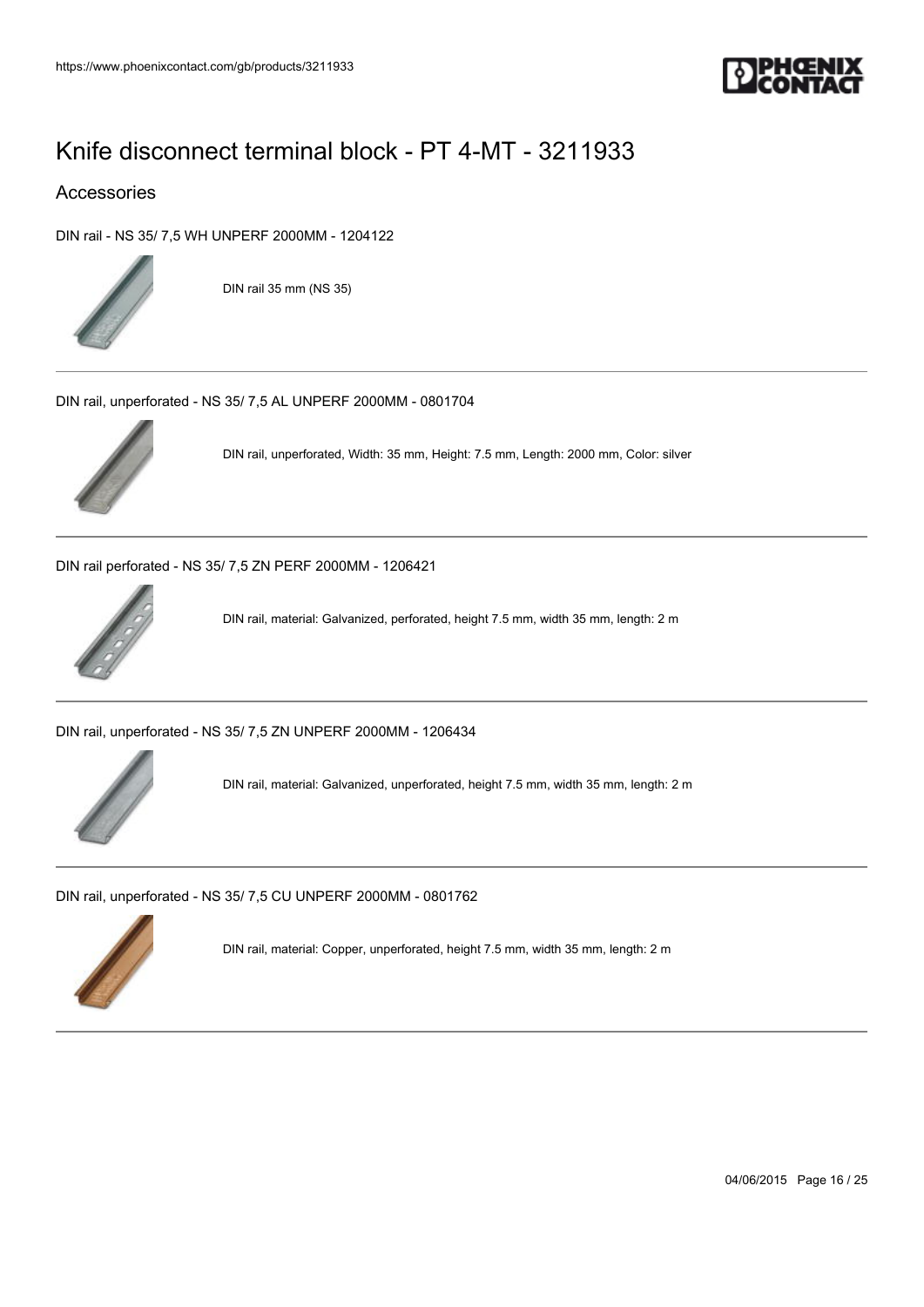

#### Accessories

[End cap - NS 35/ 7,5 CAP - 1206560](https://www.phoenixcontact.com/gb/products/1206560)



DIN rail end piece, for DIN rail NS 35/7.5

[DIN rail perforated - NS 35/15 PERF 2000MM - 1201730](https://www.phoenixcontact.com/gb/products/1201730)



DIN rail, material: steel galvanized and passivated with a thick layer, perforated, height 15 mm, width 35 mm, length: 2000 mm

[DIN rail, unperforated - NS 35/15 UNPERF 2000MM - 1201714](https://www.phoenixcontact.com/gb/products/1201714)



DIN rail, material: Steel, unperforated, height 15 mm, width 35 mm, length: 2 m

[DIN rail perforated - NS 35/15 WH PERF 2000MM - 0806602](https://www.phoenixcontact.com/gb/products/0806602)



DIN rail 35 mm (NS 35)

[DIN rail - NS 35/15 WH UNPERF 2000MM - 1204135](https://www.phoenixcontact.com/gb/products/1204135)



DIN rail 35 mm (NS 35)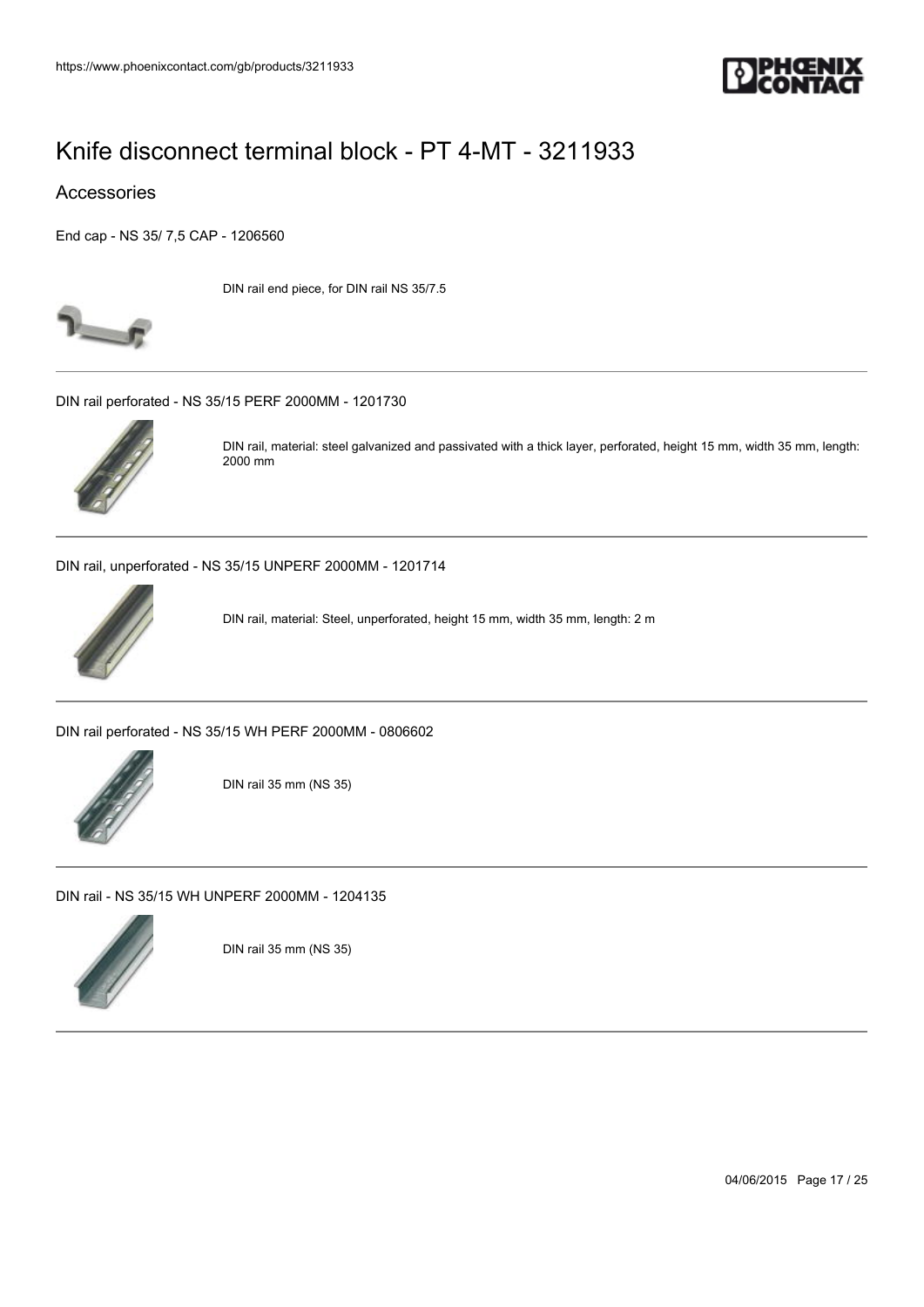

### Accessories

[DIN rail, unperforated - NS 35/15 AL UNPERF 2000MM - 1201756](https://www.phoenixcontact.com/gb/products/1201756)



DIN rail, deep drawn, high profile, unperforated, 1.5 mm thick, material: aluminum, height 15 mm, width 35 mm, length 2000 mm

[DIN rail perforated - NS 35/15 ZN PERF 2000MM - 1206599](https://www.phoenixcontact.com/gb/products/1206599)



DIN rail, material: Galvanized, perforated, height 15 mm, width 35 mm, length: 2 m

[DIN rail, unperforated - NS 35/15 ZN UNPERF 2000MM - 1206586](https://www.phoenixcontact.com/gb/products/1206586)



DIN rail, material: Galvanized, unperforated, height 15 mm, width 35 mm, length: 2 m

[DIN rail, unperforated - NS 35/15 CU UNPERF 2000MM - 1201895](https://www.phoenixcontact.com/gb/products/1201895)



DIN rail, material: Copper, unperforated, 1.5 mm thick, height 15 mm, width 35 mm, length: 2 m

[End cap - NS 35/15 CAP - 1206573](https://www.phoenixcontact.com/gb/products/1206573)



DIN rail end piece, for DIN rail NS 35/15

04/06/2015 Page 18 / 25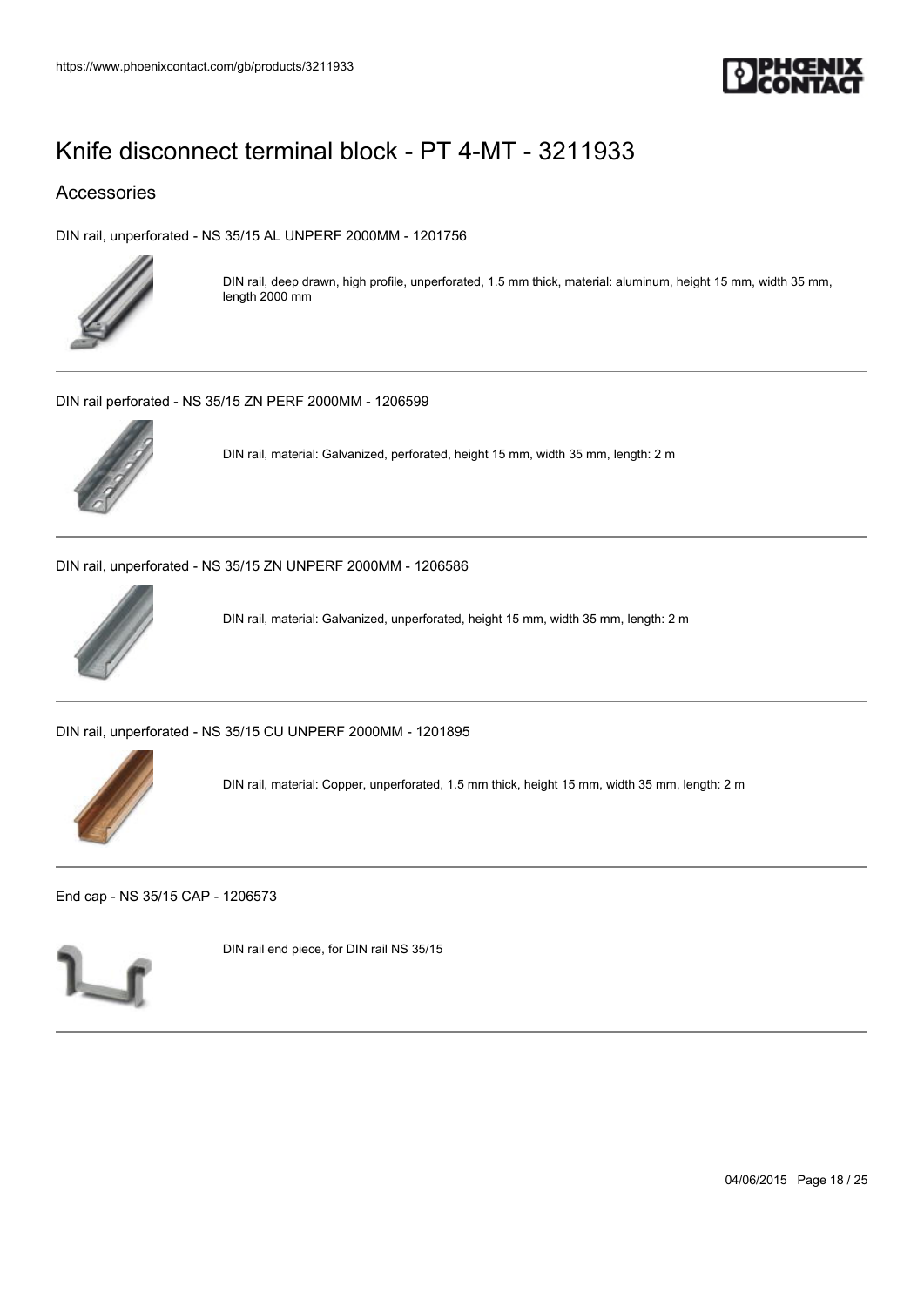

### Accessories

[DIN rail, unperforated - NS 35/15-2,3 UNPERF 2000MM - 1201798](https://www.phoenixcontact.com/gb/products/1201798)



DIN rail, material: Steel, unperforated, 2.3 mm thick, height 15 mm, width 35 mm, length: 2 m

Partition plate

[Partition plate - ATP-ST 4 - 3030721](https://www.phoenixcontact.com/gb/products/3030721)



Partition plate, Length: 61 mm, Width: 2 mm, Height: 42 mm, Color: gray

[Spacer plate - DP PS-6 - 3036738](https://www.phoenixcontact.com/gb/products/3036738)



Spacer plate, Length: 22.4 mm, Width: 6.2 mm, Height: 29 mm, Number of positions: 1, Color: red

Planning and marking software

[Software - CLIP-PROJECT ADVANCED - 5146040](https://www.phoenixcontact.com/gb/products/5146040)



Multilingual software for easy planning of Phoenix Contact on DIN rails together with the integrated TRABTECHselect software module for planning comprehensive surge protection concepts.

[Software - CLIP-PROJECT PROFESSIONAL - 5146053](https://www.phoenixcontact.com/gb/products/5146053)



Multi-lingual software for terminal strip project planning. A marking module allows professional labeling of markers and labels for marking terminal blocks, conductors, cables and devices. The additionally integrated software module TRABTECH-select for planning comprehensive surge protection concepts.

Reducing bridge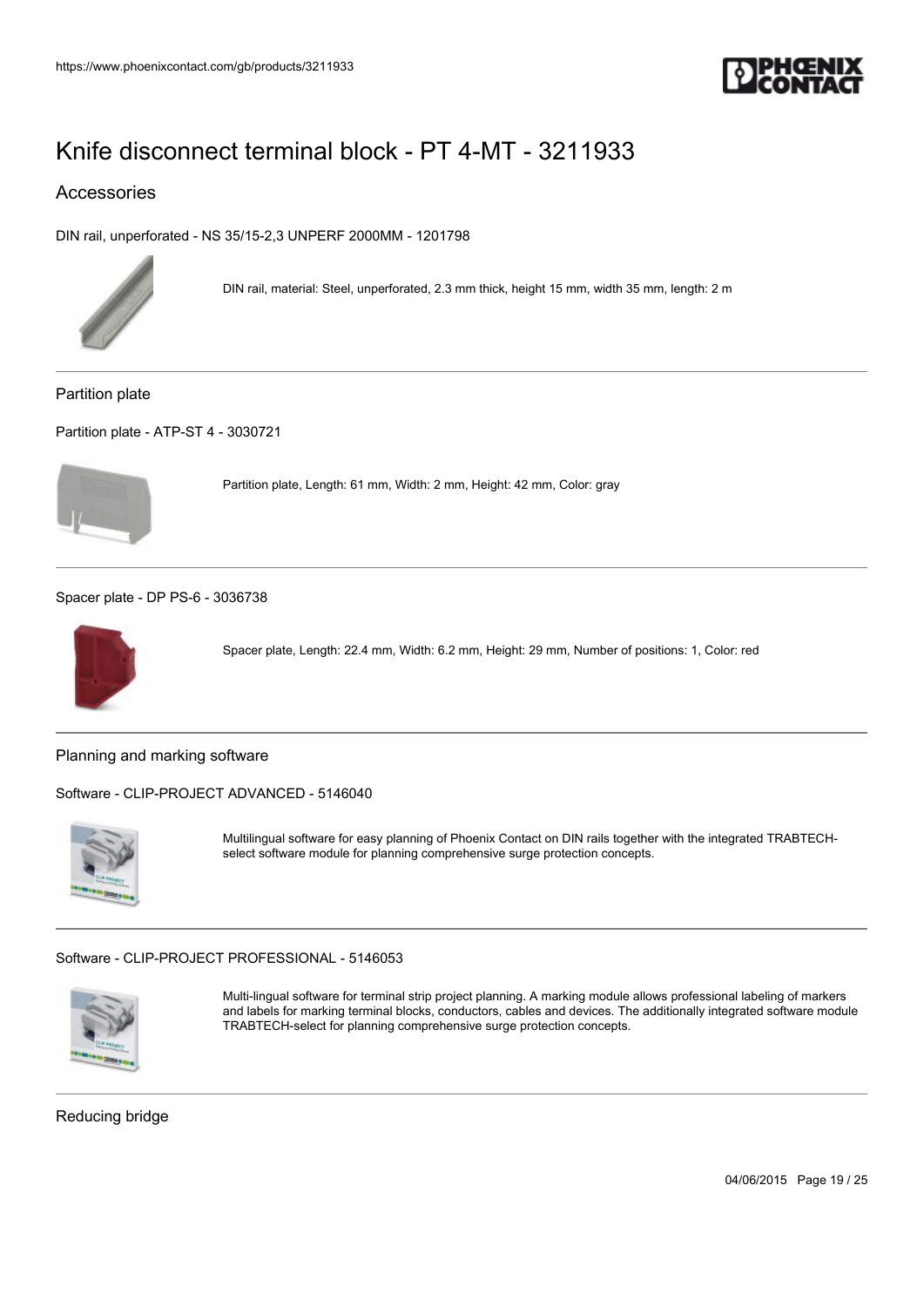

### Accessories

[Reducing bridge - RB ST \(2,5/4\)-1,5 - 3038943](https://www.phoenixcontact.com/gb/products/3038943)



Reducing bridge, Length: 22.7 mm, Width: 10.4 mm, Number of positions: 2, Color: red

Screwdriver tools

[Screwdriver - SZF 1-0,6X3,5 - 1204517](https://www.phoenixcontact.com/gb/products/1204517)



Actuation tool, for ST terminal blocks, also suitable for use as a bladed screwdriver, size: 0.6 x 3.5 x 100 mm, 2 component grip, with non-slip grip

#### Switching lock

```
Switching lock - S-MT - 3247954
```


Switching lock, Length: 10.5 mm, Width: 3.5 mm, Height: 23.1 mm, Color: white

[Switching lock - S-MT - 3247954](https://www.phoenixcontact.com/gb/products/3247954)



Switching lock, Length: 10.5 mm, Width: 3.5 mm, Height: 23.1 mm, Color: white

#### Terminal marking

[Group marker label for terminal marking - GBS 5-25X12 - 0810588](https://www.phoenixcontact.com/gb/products/0810588)



Group marker label, snaps onto terminal center for screw, spring-cage and quick connection terminal blocks, labeled with a 25 x 12 mm label or manually with the B-STIFT, in the foot part with ZB 5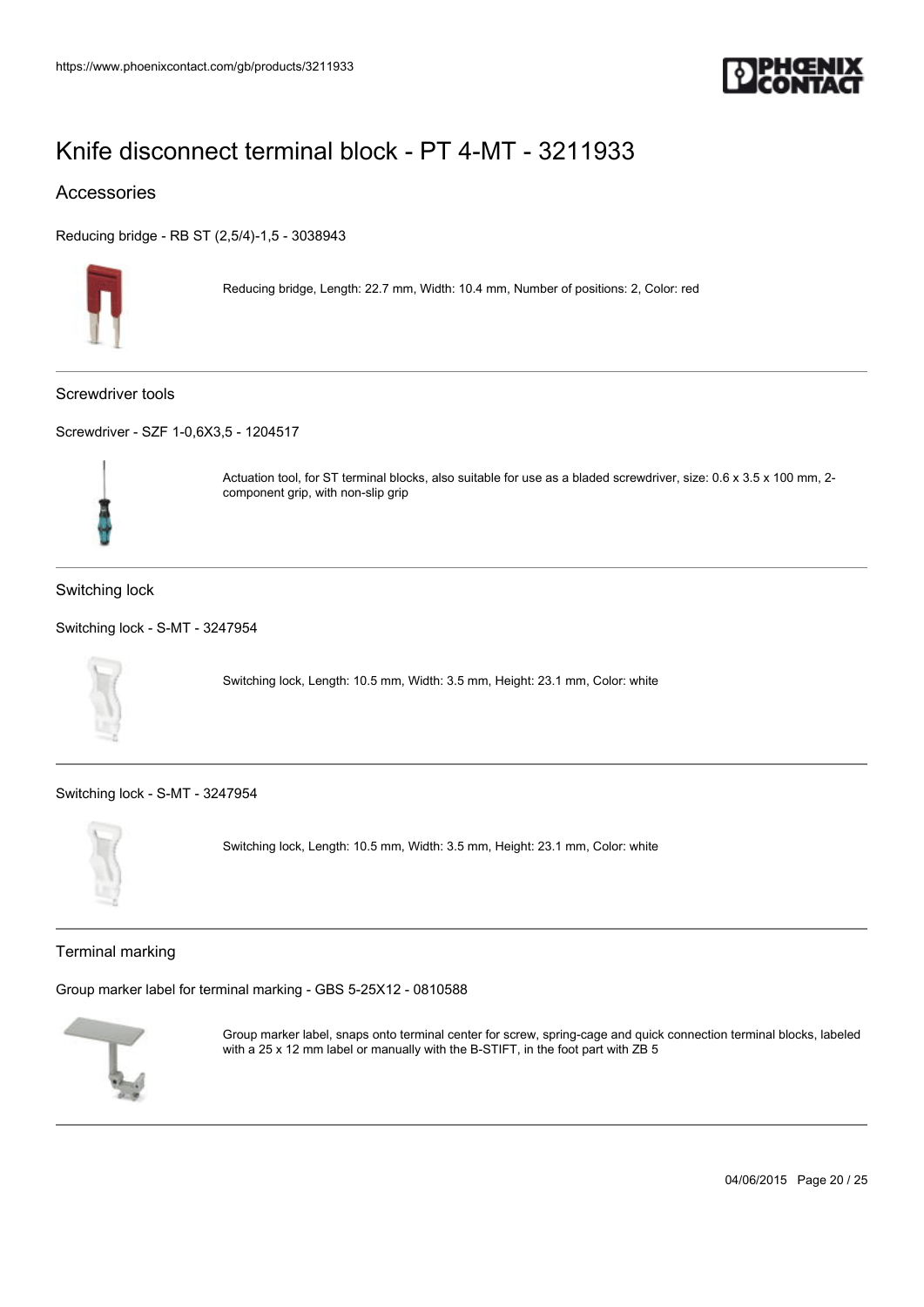

#### Accessories

[Zack marker strip - ZB 6:UNBEDRUCKT - 1051003](https://www.phoenixcontact.com/gb/products/1051003)



Zack marker strip, Strip, white, unlabeled, can be labeled with: Plotter, Mounting type: Snap into tall marker groove, for terminal block width: 6.2 mm, Lettering field: 6.15 x 10.5 mm

[Marker for terminal blocks - UC-TM 6 - 0818085](https://www.phoenixcontact.com/gb/products/0818085)



Marker for terminal blocks, Sheet, white, unlabeled, can be labeled with: BLUEMARK CLED, BLUEMARK LED, Plotter, Mounting type: Snap into tall marker groove, for terminal block width: 6.2 mm, Lettering field: 5.6 x 10.5 mm

[Marker for terminal blocks - UCT-TM 6 - 0828736](https://www.phoenixcontact.com/gb/products/0828736)



Marker for terminal blocks, Sheet, white, unlabeled, can be labeled with: THERMOMARK CARD, BLUEMARK CLED, BLUEMARK LED, TOPMARK LASER, Mounting type: Snap into tall marker groove, for terminal block width: 6.2 mm, Lettering field: 5.6 x 10.5 mm

[Zack Marker strip, flat - ZBF 6:UNBEDRUCKT - 0808710](https://www.phoenixcontact.com/gb/products/0808710)



Zack Marker strip, flat, Strip, white, unlabeled, can be labeled with: Plotter, Mounting type: Snap into flat marker groove, for terminal block width: 6.2 mm, Lettering field: 5.15 x 6.15 mm

[Marker for terminal blocks - UC-TMF 6 - 0818140](https://www.phoenixcontact.com/gb/products/0818140)



Marker for terminal blocks, Sheet, white, unlabeled, can be labeled with: BLUEMARK CLED, BLUEMARK LED, Plotter, Mounting type: Snap into flat marker groove, for terminal block width: 6.2 mm, Lettering field: 5.6 x 5.1 mm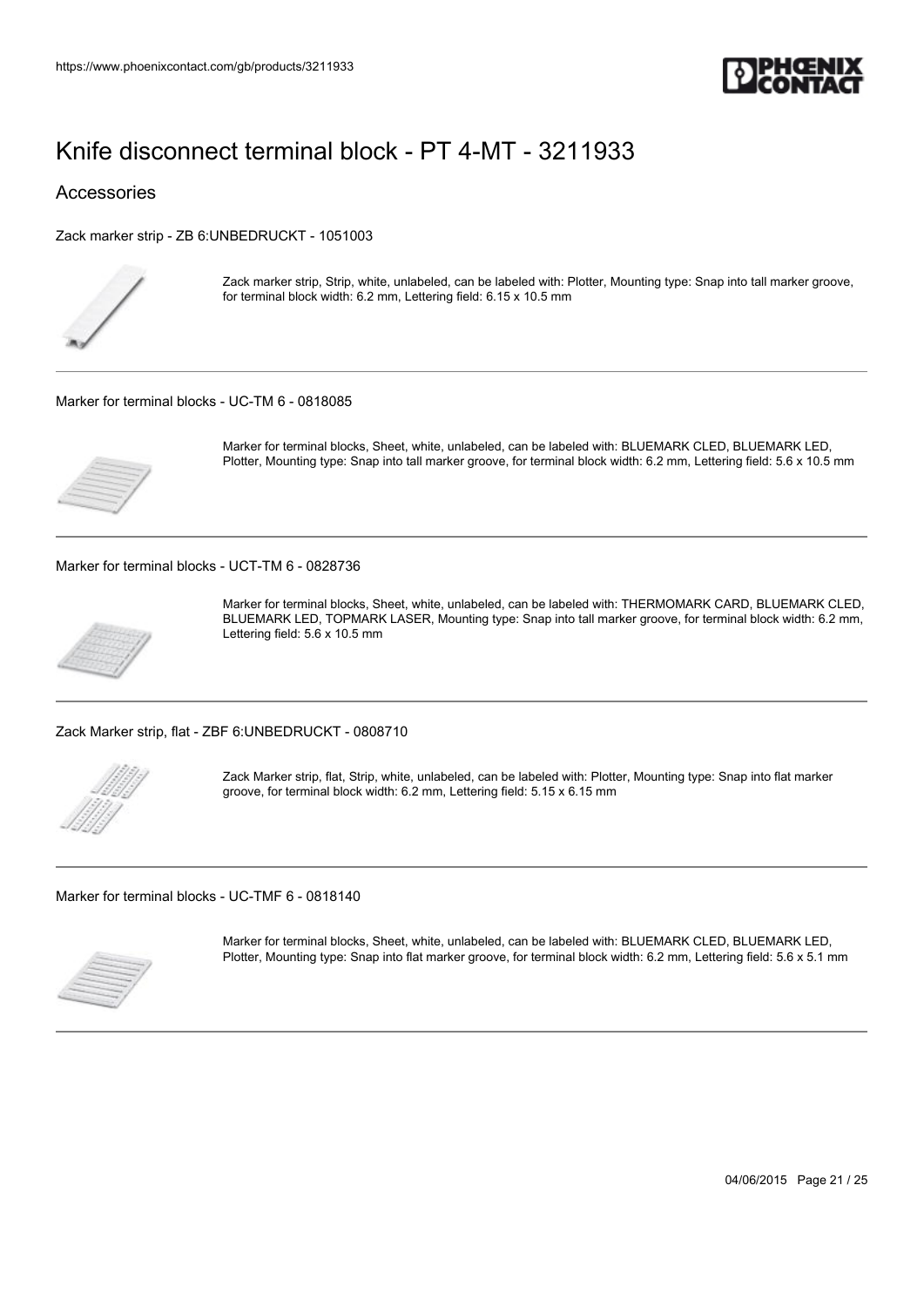

Accessories

[Marker for terminal blocks - UCT-TMF 6 - 0828746](https://www.phoenixcontact.com/gb/products/0828746)



Marker for terminal blocks, Sheet, white, unlabeled, can be labeled with: THERMOMARK CARD, BLUEMARK CLED, BLUEMARK LED, TOPMARK LASER, Mounting type: Snap into flat marker groove, for terminal block width: 6.2 mm, Lettering field: 5.4 x 4.7 mm

[Marker for terminal blocks - TMT 6 R - 0816498](https://www.phoenixcontact.com/gb/products/0816498)



Marker for terminal blocks, Roll, white, unlabeled, can be labeled with: THERMOMARK ROLL, THERMOMARK ROLL X1, THERMOMARK X, THERMOMARK S1.1, Perforated, Mounting type: Snap into universal marker groove, Snap into flat marker groove, for terminal block width: 6.2 mm, Lettering field: 6.35 x 6.15 mm

[Marker for terminal blocks - TMT \(EX9,5\)R - 0828295](https://www.phoenixcontact.com/gb/products/0828295)



Marker for terminal blocks, Roll, white, unlabeled, can be labeled with: THERMOMARK ROLL, THERMOMARK ROLL X1, THERMOMARK X, THERMOMARK S1.1, Mounting type: Snap into universal marker groove, Snap into tall marker groove, Lettering field: 9.5 x 50000 mm

Test plug terminal block

[Test plugs - MPS-MT - 0201744](https://www.phoenixcontact.com/gb/products/0201744)



Test plugs, Color: silver

[Test plugs - PS-6 - 3030996](https://www.phoenixcontact.com/gb/products/3030996)



Test plugs, Color: red

04/06/2015 Page 22 / 25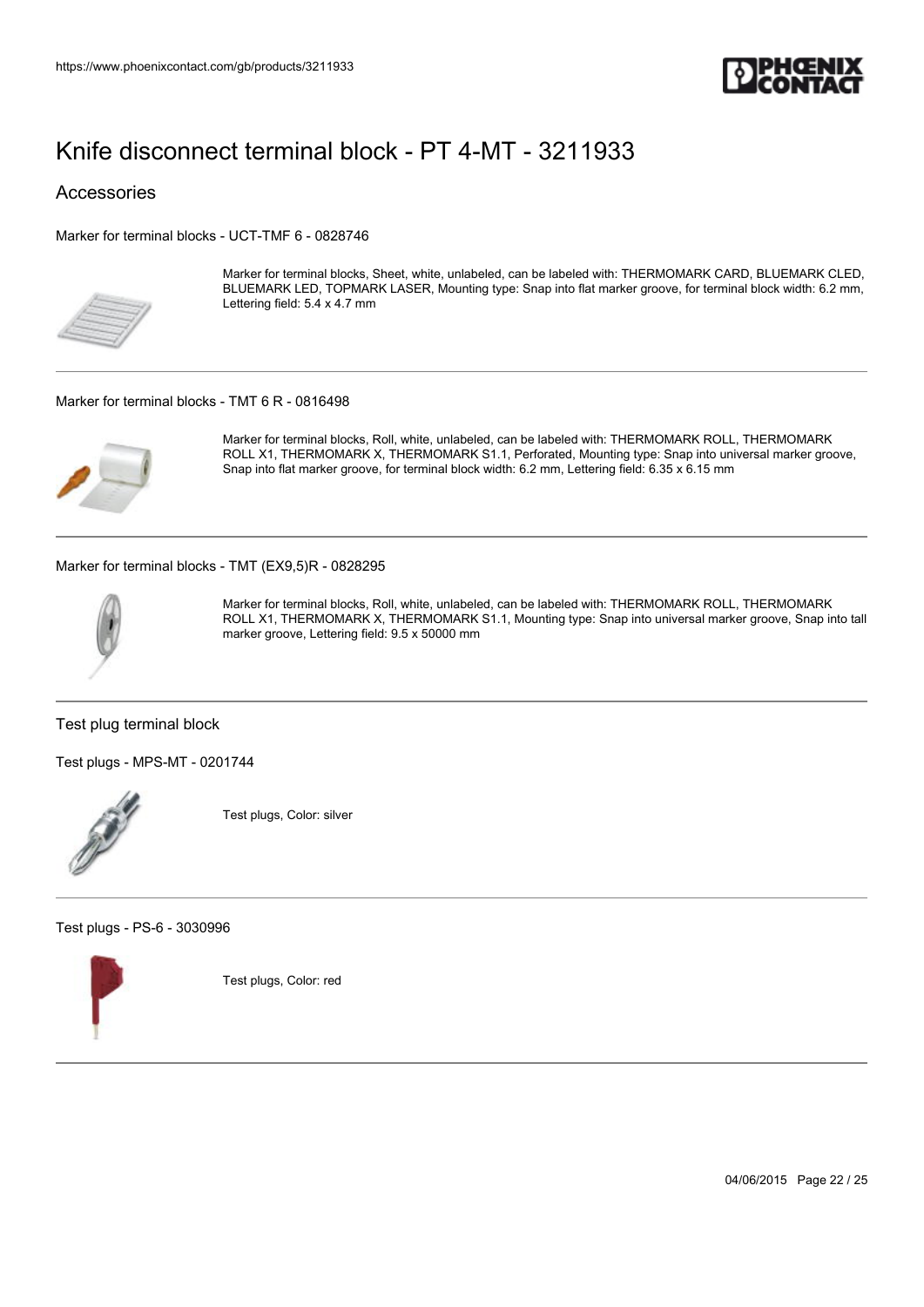

### Accessories

[Test plugs - PS-6/2,3MM RD - 3038736](https://www.phoenixcontact.com/gb/products/3038736)



Test plugs, Color: red

Test socket

[Test adapter - PAI-4-FIX-5/6 BU - 3035975](https://www.phoenixcontact.com/gb/products/3035975)



4 mm test adapter, for terminal blocks with 5.2 mm and 6.2 mm pitch

[Test adapter - PAI-4-FIX-5/6 OG - 3035974](https://www.phoenixcontact.com/gb/products/3035974)



4 mm test adapter, for terminal blocks with 5.2 mm and 6.2 mm pitch

[Test adapter - PAI-4-FIX-5/6 YE - 3035977](https://www.phoenixcontact.com/gb/products/3035977)



4 mm test adapter, for terminal blocks with 5.2 mm and 6.2 mm pitch

[Test adapter - PAI-4-FIX-5/6 RD - 3035976](https://www.phoenixcontact.com/gb/products/3035976)

4 mm test adapter, for terminal blocks with 5.2 mm and 6.2 mm pitch

04/06/2015 Page 23 / 25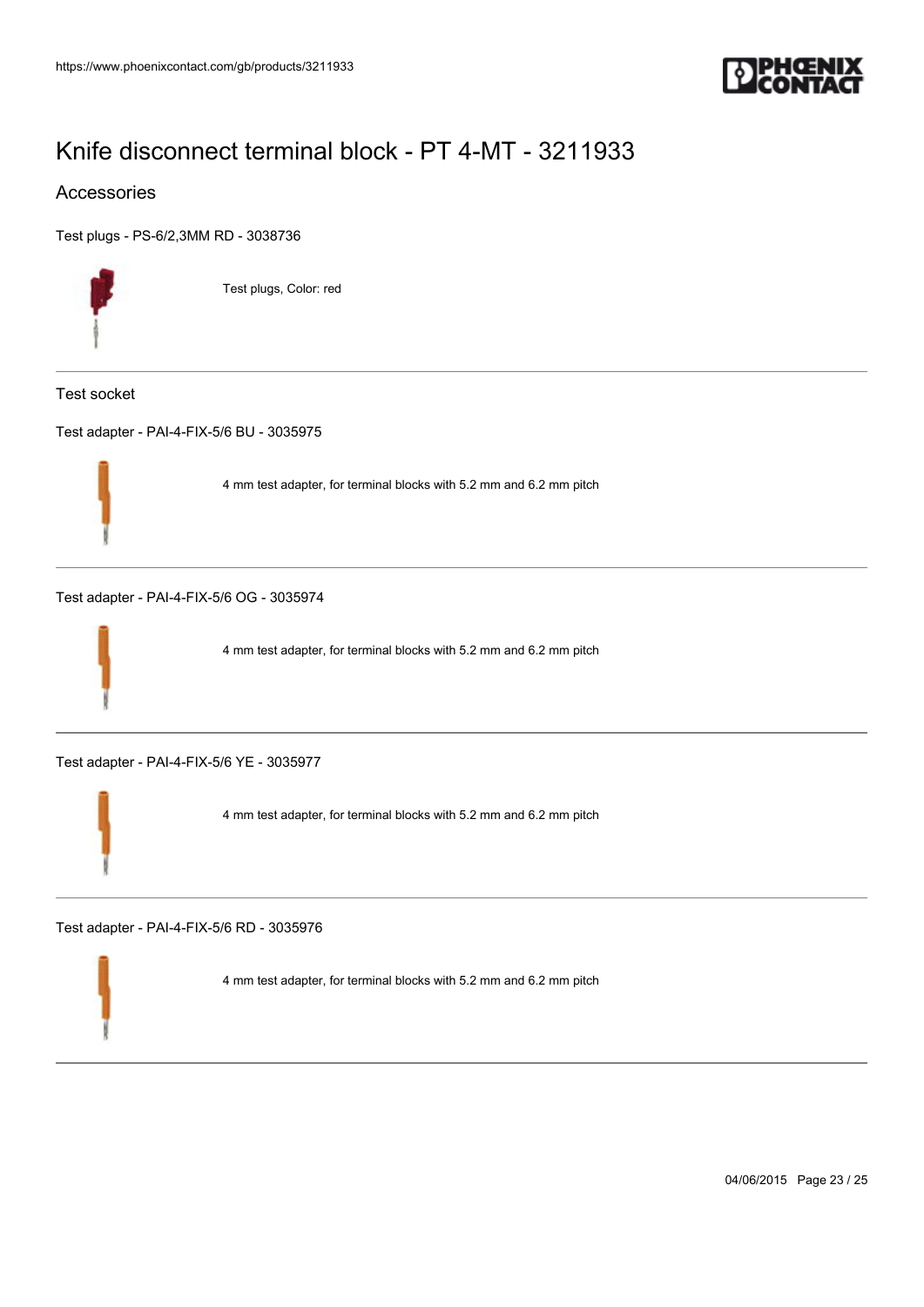

### Accessories

[Test adapter - PAI-4-FIX-5/6 GN - 3035978](https://www.phoenixcontact.com/gb/products/3035978)

4 mm test adapter, for terminal blocks with 5.2 mm and 6.2 mm pitch

[Test adapter - PAI-4-FIX-5/6 BK - 3035980](https://www.phoenixcontact.com/gb/products/3035980)



4 mm test adapter, for terminal blocks with 5.2 mm and 6.2 mm pitch

[Test adapter - PAI-4-FIX-5/6 GY - 3035982](https://www.phoenixcontact.com/gb/products/3035982)



4 mm test adapter, for terminal blocks with 5.2 mm and 6.2 mm pitch

[Test adapter - PAI-4-FIX-5/6 VT - 3035979](https://www.phoenixcontact.com/gb/products/3035979)

4 mm test adapter, for terminal blocks with 5.2 mm and 6.2 mm pitch

[Test adapter - PAI-4-FIX-5/6 BN - 3035981](https://www.phoenixcontact.com/gb/products/3035981)

4 mm test adapter, for terminal blocks with 5.2 mm and 6.2 mm pitch

Drawings

Circuit diagram

 $0 + 1 - 1 = 0$